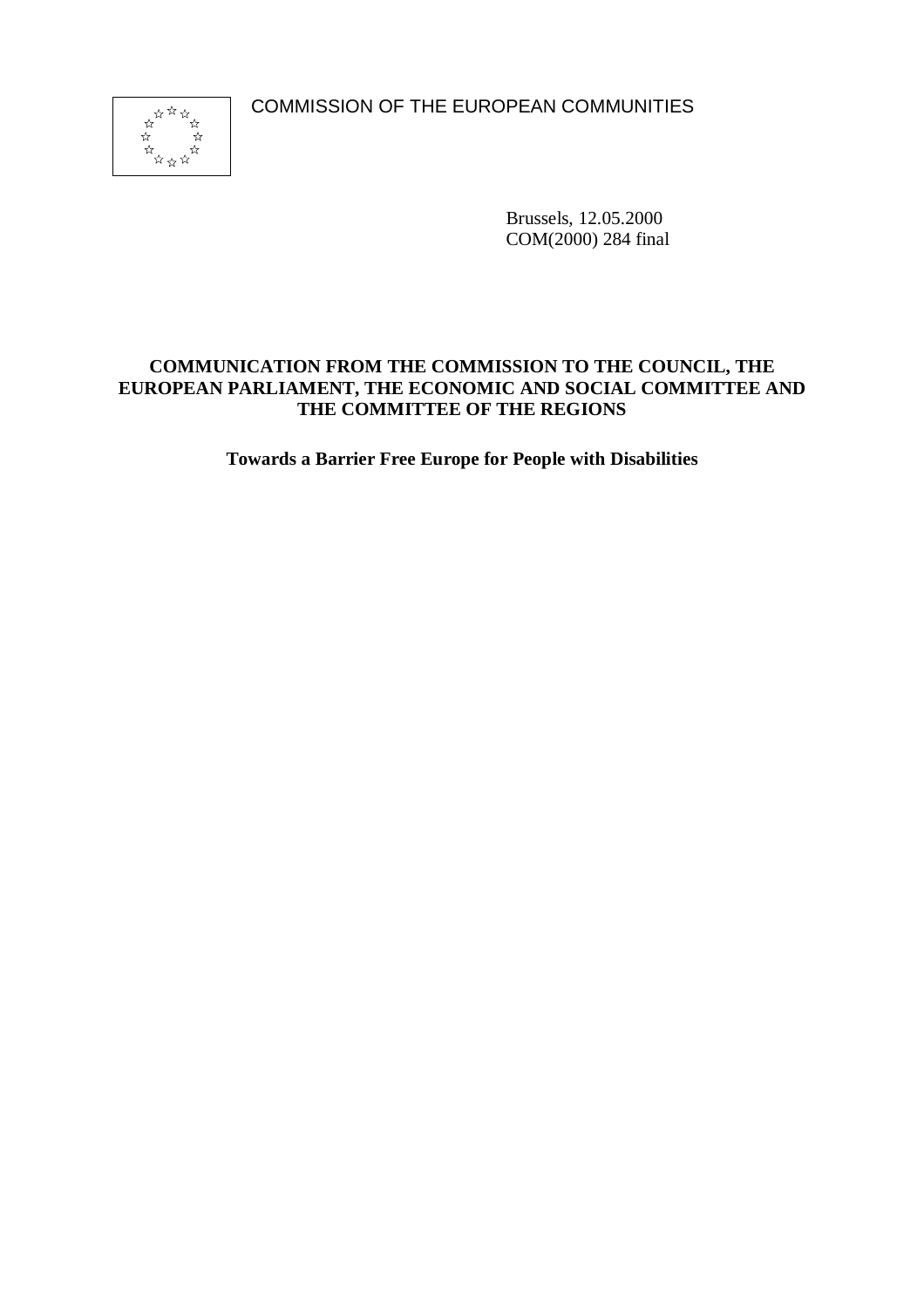# **TABLE OF CONTENTS**

COMMUNICATION FROM THE COMMISSION TO THE COUNCIL, THE EUROPEAN PARLIAMENT, THE ECONOMIC AND SOCIAL COMMITTEE AND THE COMMITTEE OF THE REGIONS Towards a Barrier Free Europe for People with Disabilities.................... 1

| 2. INTRODUCTION - DISABILITY AS A COMMUNITY CONCERN 4                                                                                      |
|--------------------------------------------------------------------------------------------------------------------------------------------|
| 2.1.                                                                                                                                       |
| 2.2.                                                                                                                                       |
| 2.3.                                                                                                                                       |
| 3. PART I: A ROADMAP TOWARD GREATER COMMUNITY ADDED VALUE7                                                                                 |
| 3.1.                                                                                                                                       |
| Toward More Accessibility - The Need to Fill Intersectoral Policy Gaps.  10<br>3.2.                                                        |
| 3.3.<br>Harnessing the Information Society for the Benefit of All - The Europe                                                             |
| 3.4.<br>Enabling technologies - Toward a More Developed Common Market for                                                                  |
| Protecting the Rights and Interests of Consumers with Disabilities in the<br>3.5.                                                          |
| 4. PART II : POLICY TOOLS FOR THE ACHIEVEMENT OF GREATER                                                                                   |
| 4.1.                                                                                                                                       |
| 4.2.                                                                                                                                       |
| 4.3.                                                                                                                                       |
| 4.4.                                                                                                                                       |
| 4.5.                                                                                                                                       |
| BEYOND – RAISING<br><b>LOOKING</b><br>5 PART<br>Ш<br>$\sim$ 100 $\pm$<br>AWARENESS,<br>STRENGHTENING CO-OPERATION AND BUILDING MOMENTUM 20 |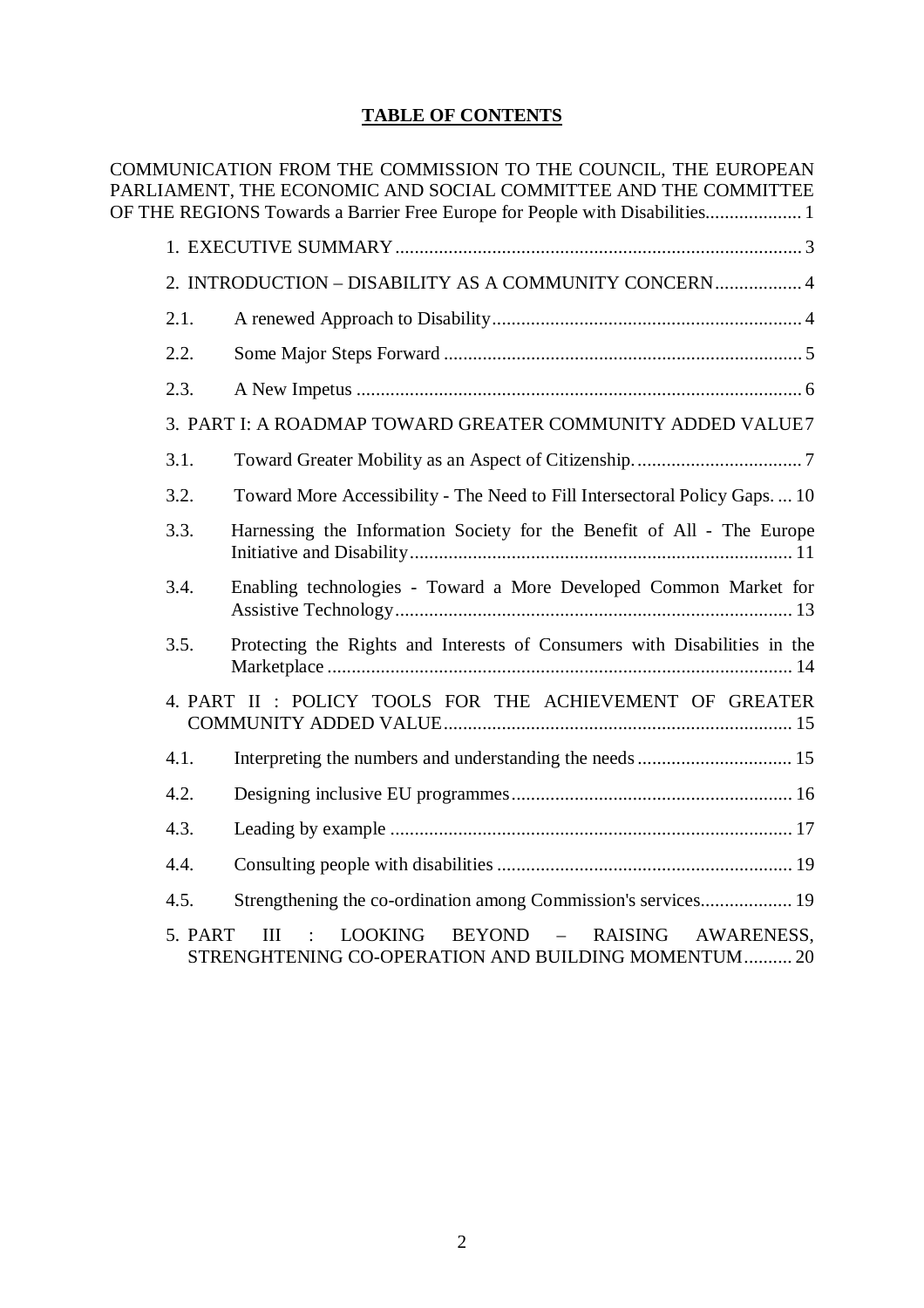## **1. EXECUTIVE SUMMARY**

People with disabilities are recognised to be one of the most disadvantaged sections of our society and continue to face considerable barriers in accessing all aspects of social life.

The approach to disability endorsed by the European Union acknowledges that environmental barriers are a greater impediment to participation in society than functional limitations. Barrier removal through legislation, provision of accommodations, universal design and other means, has been identified as the key to equal opportunities for people with disabilities

While responsibility for these issues remains mainly with the Member States, the present scope of Community competence provides for substantial means and added value to achieve better equal opportunities for people with disabilities.

The inclusion of a general non-discrimination article covering inter alia disability in the Treaty of Amsterdam provides the basis for a crucial leap forward to promote equal rights for people with disabilities at EU level. Based on Article 13 of the EC Treaty, the European Commission has adopted on 26 November 1999 a comprehensive anti-discrimination package. From a disability perspective, the relevant part of this package consists of a proposal for a directive in the field of employment and occupation prohibiting discrimination on all grounds of discrimination listed in Article 13 and an action programme consisting of a wide array of complementary measures in this respect.

To complement the above mentioned initiatives as well as to meet the commitment made by the Intergovernmental Conference to take into account the needs of people with disabilities when drawing up measures under article 95 of the Treaty, this Communication seeks to review some key EU policies which can contribute to the improvement of access for people with disabilities.

While disability related activities exist in most Community fields, the focus of this Communication rests upon those EU policies that are of particular importance in the drive towards a 'barrier free society' for disabled Europeans. This Communication therefore places a particular emphasis upon the achievement of a greater synergy between related issues in the fields of employment, education and vocational training, transport, the internal market, information society, new technologies and consumer policy.

Mobility plays a crucial role in ensuring participation in economic and social activity and the lack of it is an inhibiting factor against the participation rights of people with disabilities to the detriment of all. The Commission has already recognised the significance of this issue for some time and is suggesting new ways through which the needs of people with disabilities might be better addressed. At the same time, this Communication also underlines that advances on mobility issues have to be made coherently on all connected fronts in order to get the best results out of the process. It also asserts that positive developments in improving access for people with disabilities have positive implications for other areas such as quality of working life, the protection of the consumer and the competitiveness of European Industry. Accordingly, the Commission is drawing the links between the relevant inter-sectoral policies and is looking forward how more synergy can be obtained.

Recent EU developments in the field of new technologies, including the eEurope initiative, will also play a crucial role in enabling people with disabilities to overcome functional limitations and thus enhancing their prospects for participation. This Communication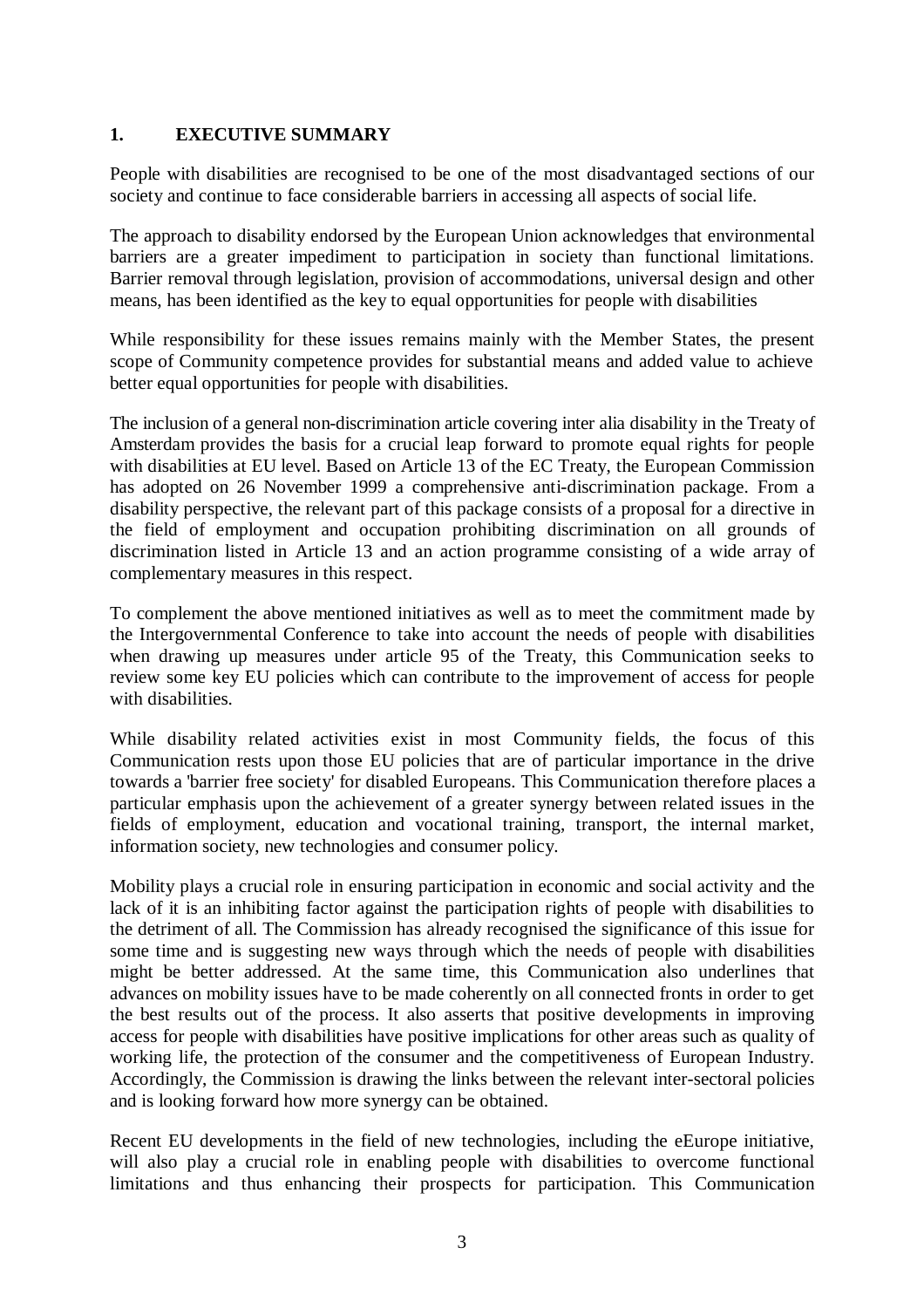underlines the fragmented and underdeveloped state of the EU market in this field and identifies some actions to be undertaken to develop a truly common market and to bring supply more closely into alignment with demand.

A strong knowledge base, including reliable statistical data on the prevalence of disability and on its implications to participate fully in all aspects of society, adequate co-ordination and consultation mechanisms are seen as essential tools for the implementation of this Communication. Moreover, the Commission will also continue to foster the development of best practice within its own organisation.

Along with environmental barriers, negative attitudes towards disability must be challenged if we are to succeed in achieving equality of opportunity for disabled Europeans. With this aim in mind, the Commission will propose to the Council that the year 2003 be declared as the European Year of Disabled Citizens in order to promote society's awareness of disability issues and to provide a catalyst for the introduction of new policies in this regard at all levels of governance. The objective of such a proposal, therefore, is to strengthen the concept of citizenship for people with disabilities.

# **2. INTRODUCTION – DISABILITY AS A COMMUNITY CONCERN**

# **2.1. A renewed Approach to Disability**

At any point in time, the number of people in the European Union directly affected by some form of disability is estimated at around 10% of the total population; a percentage currently amounting to approximately 37 million people. People with disabilities do not constitute an homogeneous group and there is a broad range of disabilities and issues. Disabilities may be apparent or hidden, severe or mild, singular or multiple, chronic or intermittent. Types of disabilities include mobility/agility, mental/cognitive, hearing, speaking, and visual impairments.

People with disabilities are recognised to be one of the most disadvantaged sections of our society and continue to face considerable barriers in accessing all aspects of social life. Systemic barriers which are often the major cause of exclusion of people with disabilities include, inter alia, lack of affordable transportation, limited education and training opportunities, lack of supports and numerous disincentives in the social and economic field. Women with disabilities are stronger affected in their opportunities for participation.

The new disability policy framework, as advocated at international level and in particular by the United Nations Resolution entitled the 'Standard Rules for the Equalisation of Opportunities for Persons with Disabilities' 1993, acknowledges that an individual's ability to function in society and to be employed depends as much on the openness of society to accommodate people with their differences as on the specific functional limitations that identify a person as "disabled". Environmental barriers are a greater impediment to participation in society than functional limitations and barrier removal through legislation, universal design, provision of accommodations and other means, has been identified as the key to equalisation of opportunities for people with disabilities

In pursuance of the Standard Rules, the Commission adopted its Communication "Equality of Opportunity for People with Disabilities - A New Community Disability Strategy"<sup>1</sup> . The latter

<sup>1</sup> COM(1996) 406 final.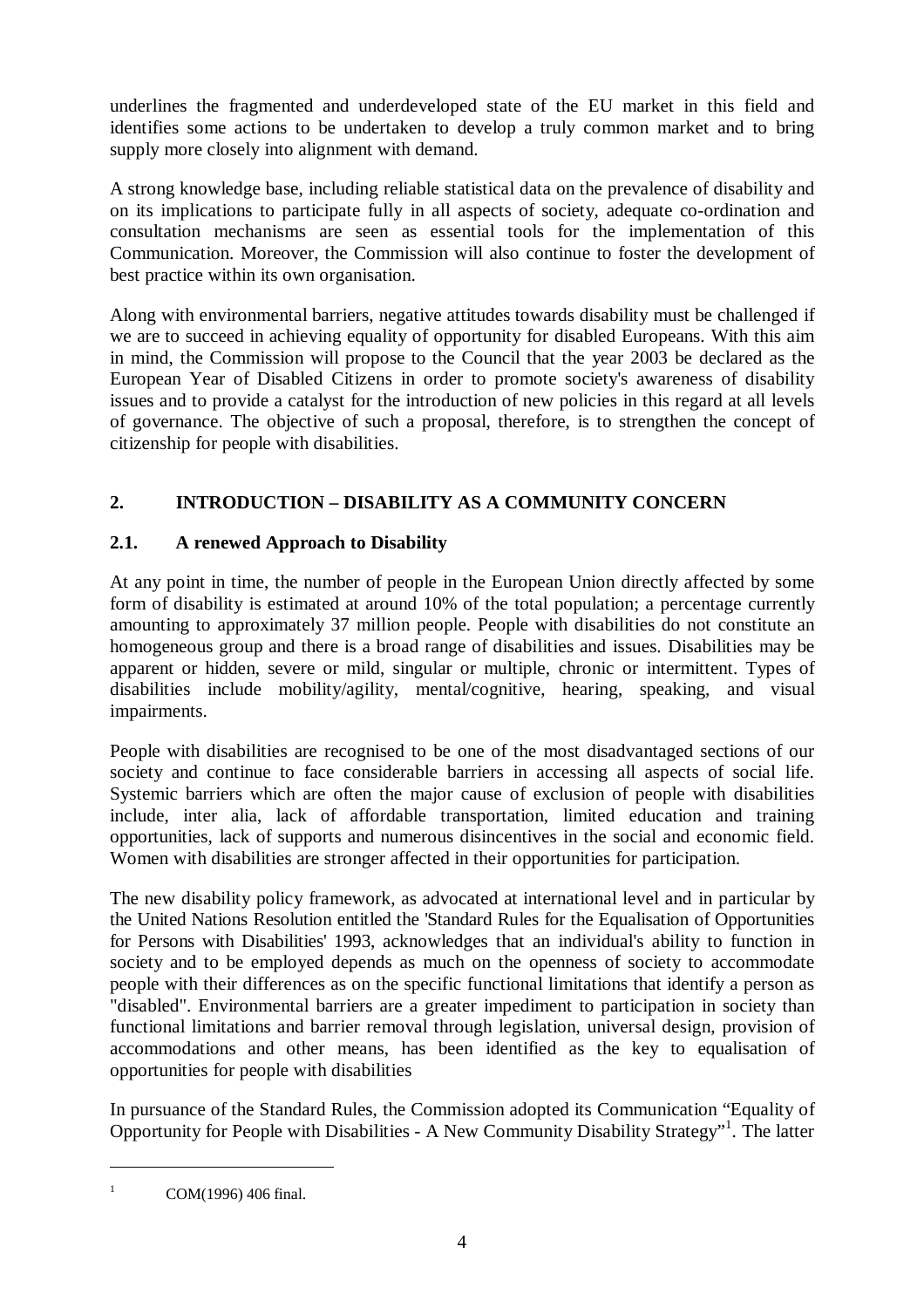has been politically endorsed by the Council and the Member States in a Resolution in December 1996<sup>2</sup>.

Whilst main responsibility in this field lies with the Member States, the Resolution emphasised that the European Community could make a significant contribution in fostering co-operation between Member States and in encouraging the exchange and development of best practice in the Community and within the policies and activities of the Community institutions and organs themselves.

In its Resolution on the Commission's Communication, the European Parliament also welcomed the new approach adopted by the Commission and requested it to take active measures within its mainstreaming approach to enable people with disabilities to participate in all relevant Community programmes.

## **2.2. Some Major Steps Forward**

Building these Resolutions, the Commission has been intensively working with the Parliament, Member States and non governmental organisations to advance co-operation on disability issues. Several Community initiatives have been taken to promote equal opportunities for people with disabilities. The following is a non exhaustive list of some main achievements to date.

Since the adoption of the European employment strategy in 1997, disability issues are firmly embedded in the annual Council Guidelines. National Action Plans for Employment include some noticeable effort towards improving the job prospects and the skills of people with disabilities as one of the target groups that can benefit most from preventative action and employability measures. To underpin these important policy developments, the Commission is supporting ongoing discussions and research with the Member States, the social partners and non- governmental organisations on the new trends, ideas and innovative policies and practices that are emerging in the field. A Commissions Services document "Raising employment levels of people with disabilities - the common challenge"<sup>3</sup>, has also been issued in 1998 which seeks to identify some common recommendations and to suggest areas where further work could be done. Drawing on the latter, on 17 June 1999, the Council adopted a Resolution<sup>4</sup> put forward by the German Presidency on equal employment opportunities for people. The Commission intends to pay a particular attention to employability measures for people with disabilities in the Joint Employment Report 2000.

A recent Communication from the Commission Strategies for Jobs in the Information Society (COM (2000)48) adopted on February  $4<sup>th</sup>$  2000 – which supports both the European Employment Strategy and the eEurope initiative – specifically addresses the promotion of the employability of people with disabilities by recommending the Information Society Industries to ensure from 2000 that standards for user-friendly equipment are applied.

During the programming period 1994-1999 of the European Social Fund, which is the main instrument through which EU financial support is provided for people with disabilities, Member States have earmarked significant funding to promote employment opportunities for people with disabilities. A wide range of actions including work experience wage subsidies, work experience schemes, temporary sheltered employment and other intermediate labour

<sup>&</sup>lt;sup>2</sup> OJ C 12, 13.1.1997<br>
<sup>3</sup> SEC(1998) 1550<br>
<sup>4</sup> OJ C 186, 2.7.1999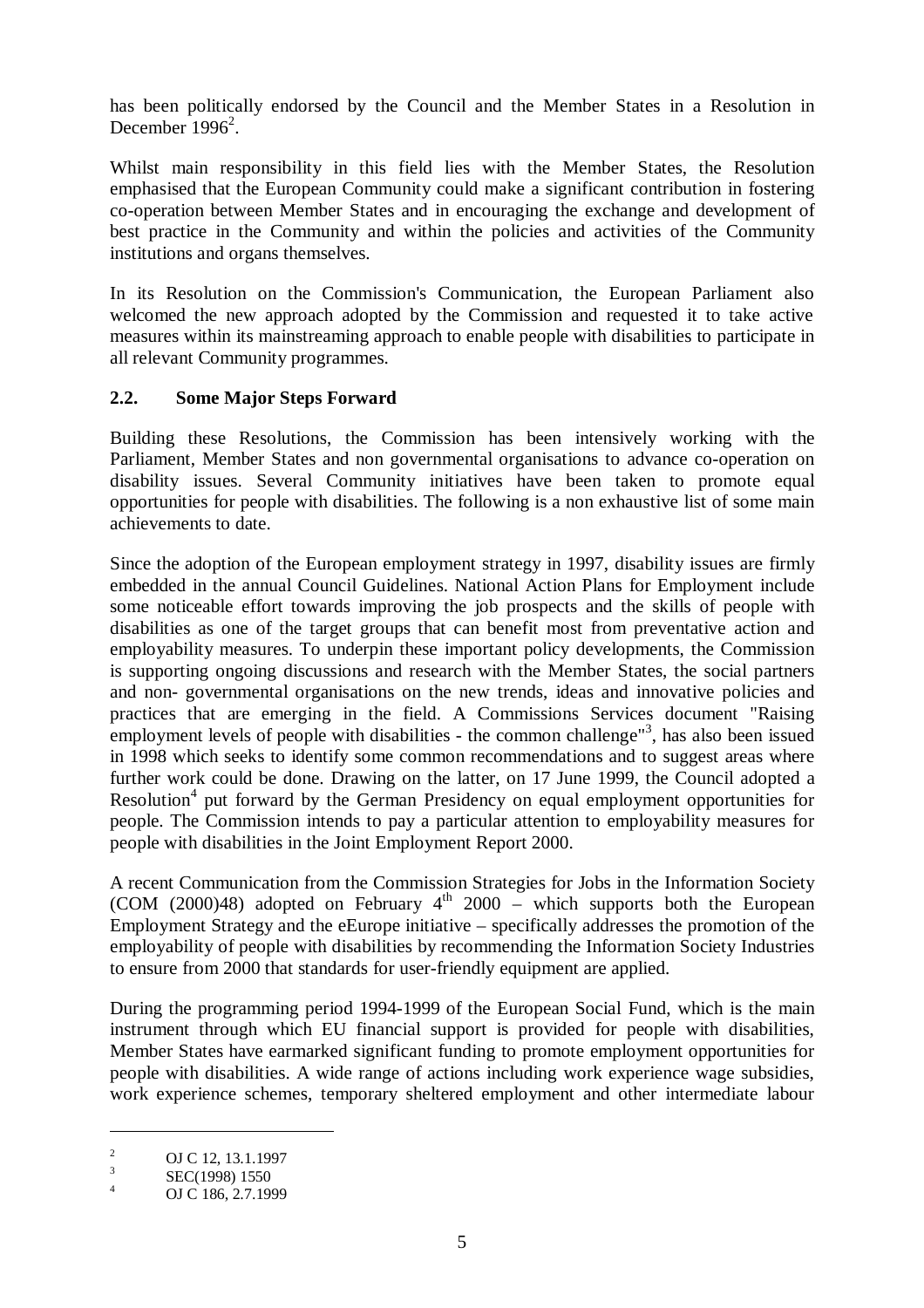market steps, self employment and development of co-operatives for the mentally and severely physically disabled are being supported. During the new programming period (2000- 2006), in line with the Employment guidelines, Member States are invited to undertake a variety of initiatives which are of particular relevance to people with disabilities people, in particular in the fields related to employability and equal opportunities for all.

Support has also been made available through the EMPLOYMENT Community Initiative to help people who have specific difficulties in finding or keeping a job or career. One of the four strands of this Initiative, HORIZON, provides support specifically for people with disabilities; disabilities ranging from physical to mental health impairments or cerebral palsy. A total of 1700 projects have received or are still receiving ESF funding under HORIZON, the aim of which is to develop new ways of tackling the problems which people face in today's ever changing labour market and to bring about positive changes in training and employment policies and practices.

Responding on the invitation of the Commission, the Social Partners have produced at EU level a Compendium of best practice on the employment of people with disabilities which has been forwarded to the Vienna European Council in December 1998. Moreover, on 19 May 1999, they adopted a Joint Declaration highlighting the need for promoting the employment of people with disabilities as a positive factor for the undertaking.

In 1998 the European institutions also adopted a Code of Good Practice which provides a clear statement of the European Institutions' policy in relation to the employment of people with disabilities as well as a guideline for Directorates General and Services in this respect.

The Technology Initiative for Disabled and Elderly people (TIDE) (1991-1994) was a community technology promotion and application initiative with both a Pilot and a Bridge phase. Between 1991 and 1994, a total European Commission contribution of 52 MECU was allocated to the initiative.

A considerable number of projects targeting the needs of people with disabilities have also been supported through various EU mainstream programmes or initiatives such as Socrates, Leonardo da Vinci, Health Promotion, Daphne, Prince, Phare and Tacis etc.

Co-operation with and among the Member States has been particularly reinforced through the creation of a High-Level Group of Senior Officials from the Member States. The latter has proven to be a valuable tool for framing and clarifying common goals, for identifying examples of best practice and for exchanging information and experience on disability policy between the Member States.

Building on the achievements of the Third Community Action programme on behalf people with disabilities - Helios II - (1993-1996), the Commission has also been strengthening its relations with NGOs in the disability field and giving its support to the European Disability Forum, with which the Commission enjoys close and regular contact.

## **2.3. A New Impetus**

Although much progress has been made, the Commission is aware that more work needs to be done to achieve the goal of full participation and equal access for people with disabilities.

The inclusion of a general non-discrimination article covering inter alia disability in the Treaty of Amsterdam provides the basis for a crucial leap forward in this area. Based on Article 13 of the EC Treaty, the European Commission has adopted on 26 November 1999 a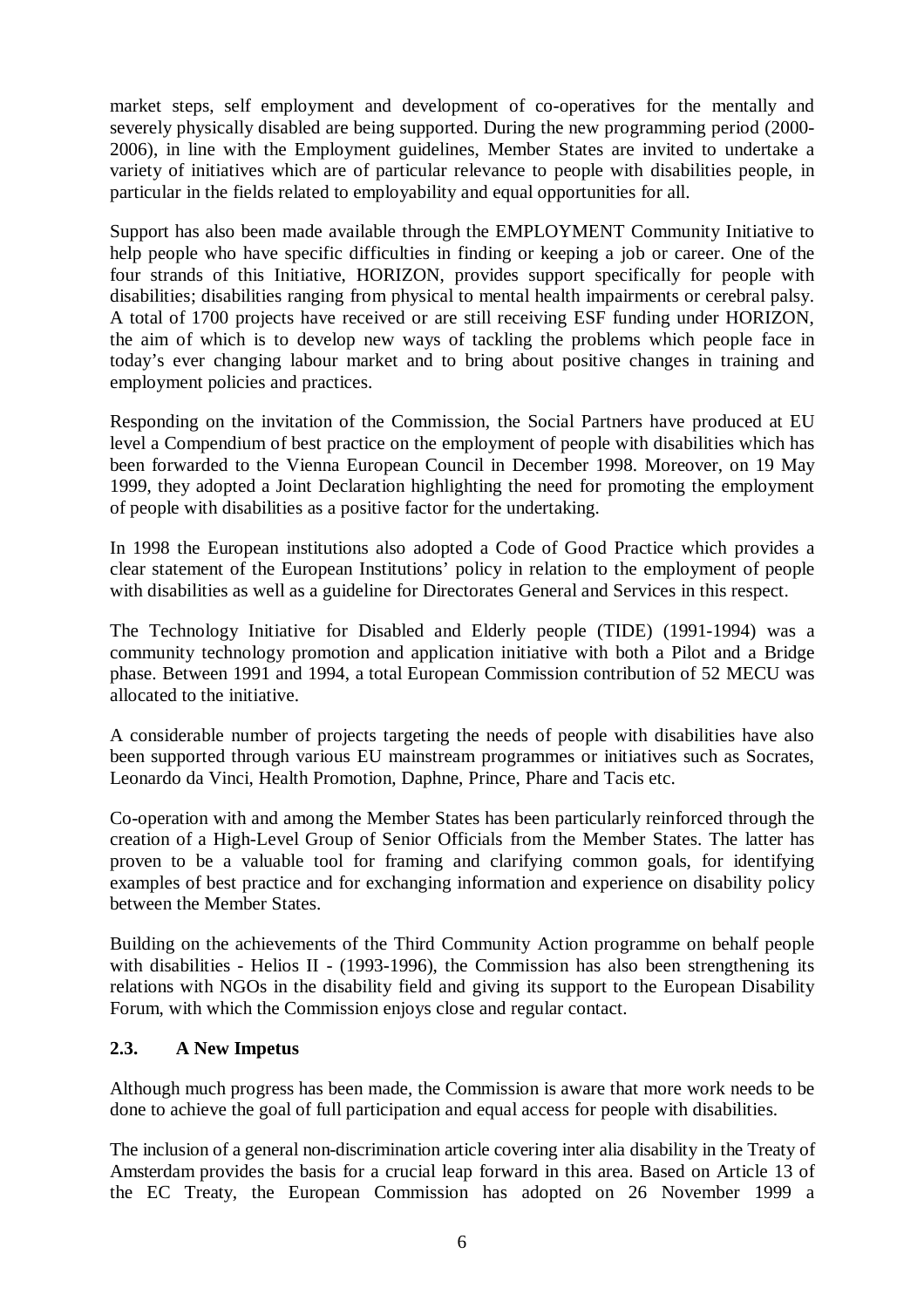comprehensive anti-discrimination package<sup>5</sup>. From a disability perspective, the relevant part of this package consists of a proposal for a directive in the field of employment and occupation prohibiting discrimination on all grounds of discrimination listed in Article 13 and an action programme consisting of a wide array of complementary measures in this respect. Discrimination faced by people with disabilities on the labour market will be further addressed by the new Community Initiative EQUAL (2000-2006), the aim of which is transnational co-operation to promote new means of combating all forms of discrimination and inequalities in connection with the labour market.

However, the adoption of instruments for combating discrimination constitutes only one part of a broader strategy for promoting equal access for people with disabilities. Accordingly, in addition to the new Article 13, the Intergovernmental Conference at Amsterdam sought to offer an even stronger guarantee to people with disabilities by including the Declaration n° 22 in the Final Act, stating that the Community institutions must take account of the needs of persons with a disability when adopting measures to approximate Member States' legislation. In adopting this declaration, the Conference underlined the need at EU level for the adoption of more inclusive standards which would translate general concepts of non discrimination and equal access into the processes involved in completion of the internal market.

To complement the anti-discrimination initiatives as well as to meet the commitment made by the Intergovernmental Conference, the Commission has decided to reinforce its rights based approach to disability by outlining some strategic approaches and key actions to promote a greater inclusiveness of European Union policy. The focus of this Communication therefore rests primarily upon EU policies that are considered critical for successful removal of 'access barriers' to people with disabilities. As such, it places a particular emphasis upon the achievement of a greater synergy between related issues in the fields of employment, education and vocational training, transport, the internal market, information society, new technologies and consumer policy.

This Communication therefore acknowledges that the main responsibility for disability policy remains with the Member States as the present scope of Community competence requires action in only a limited number of fields in this respect. That being said, this Communication clearly demonstrate that the present scope of Community competence nevertheless provides for substantial means to contribute to equality of opportunities for people with disabilities.

Finally, the purpose of this Communication is not simply to set up a collection of specific objectives or measures but also to serve as a policy tool to recast the whole Commission's approach to disability along the principles of non-discrimination and inclusiveness.

# **3. PART I: A ROADMAP TOWARD GREATER COMMUNITY ADDED VALUE**

# **3.1. Toward Greater Mobility as an Aspect of Citizenship.**

In our modern society, it is impossible to be integrated to any useful extent in social life or in economy if one cannot move freely, whether for the purpose of work or leisure. Mobility should not be regarded simply as a convenience or even as a social and economic necessity. It should be regarded as a right to which everyone should be entitled, subject to reasonable economic and technical constraints.

 $5$  COM(1999) 564 final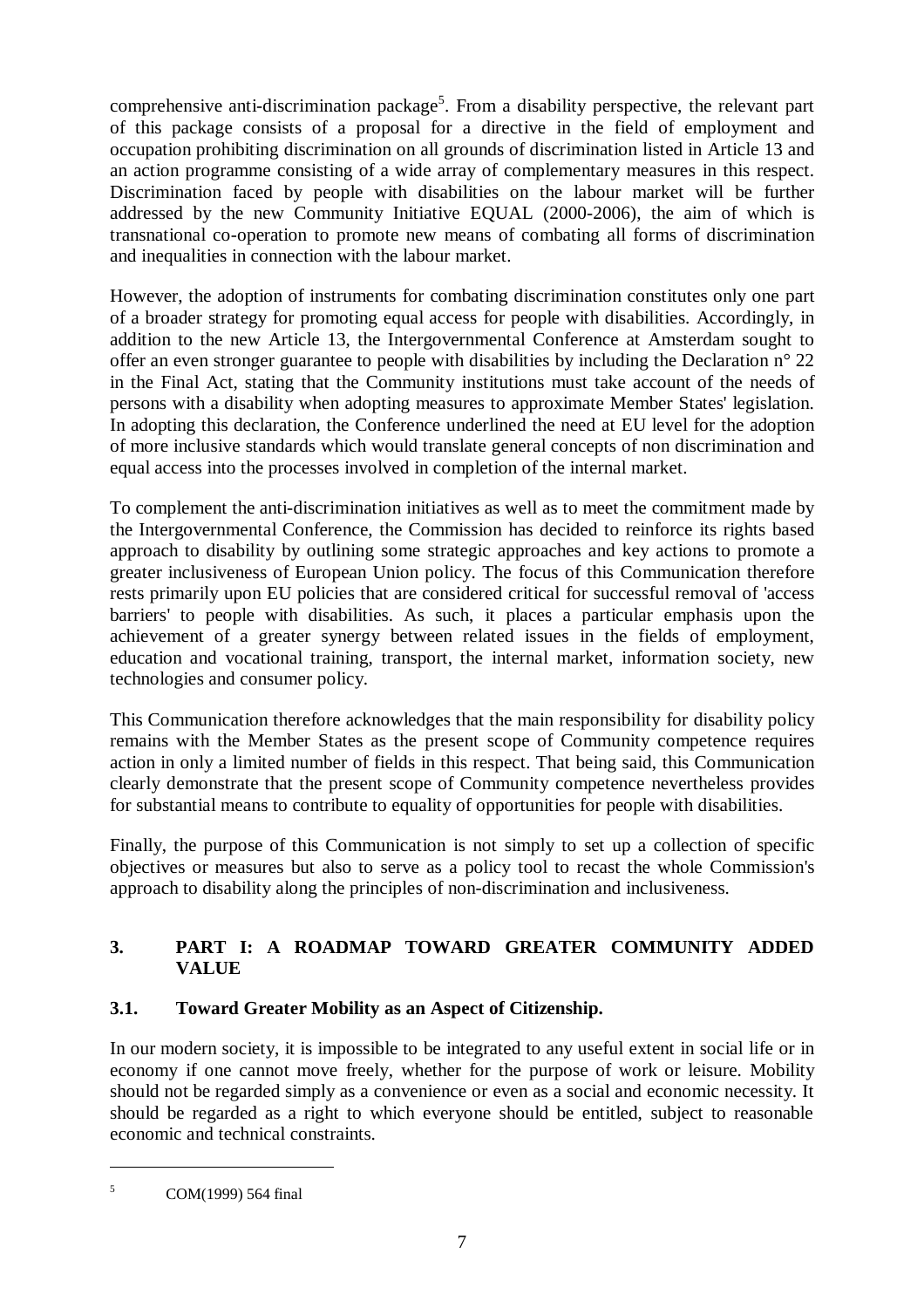This is all the more true for people with mobility handicaps for whom the ability to participate at all in social, commercial, economic, cultural and political life depends on the solution of mobility problems in a way which does not apply to other people . However, it is also widely accepted that making transport easier to use for people with disabilities would contribute to meeting broader policy objectives like improving public transport, reducing congestion, lessening social exclusion and keeping people mobile and integrated in the community as far as possible.

The European Union has recognised the significance of this issue for some time. In 1993, the Commission adopted a Community Action Programme for Accessible Transport<sup>6</sup> whose aim was to increase the usability of transport for persons with reduced mobility. It involved a series of Community measures to be taken in relation to technical standards applicable to means of transport and transport infrastructure, facilitating co-operation on information programmes, and co-ordinating research programmes.

More recently, the Commission has adopted a proposal for a Directive, relating to special provisions for vehicles used for the carriage of passengers comprising more than eight seats in addition to the driver's seat (buses and coaches)<sup>7</sup>, which inter alia lays down that vehicles used for urban services must be accessible to people with limited mobility, including those using wheelchairs. The draft directive establishes technical prescriptions for accessible vehicles to be used for urban passenger transport, acknowledging the requirement to extend accessibility to interurban transport vehicles.

Within several EU research programmes, particular attention has also been paid to the needs of people with reduced mobility. Research included inter alia projects on the problems of low floor buses, the development of urban transport systems integrating people with reduced mobility and research on passenger interfaces and rail accessibility.

Building on these achievements, the Commission envisages to strengthen the EU contribution to improving mobility for people with disabilities along the following lines .

- Improving Service Level : To complement the bus and coaches draft directive, the Commission will draw up guidelines on better provision for people with disabilities in public transport vehicles and in all transport-related facilities.
- Access to Rail Travel : The Commission will seek to implement some recommendations drawn from the COST 335 project on Passenger's accessibility of heavy rail systems, in particular in the drafting of Technical Specifications for Interoperability under Community legislation of the interoperability of the Trans-European railway networks.
- Air Travel : Although serious efforts are made by airports and air carriers, particularly encouraged by ACI and IATA, to conform to Standards and Recommended Practices of the International Civil Aviation Organisation as well as those of the European Civil Association Conference, unavailability of accommodations and frequent instances were boarding has been denied continue to cause some problems for people with disabilities using travel services across Europe. The Commission will consider the action needed as part of the policy it intends to

 $^{6}$  COM(1993) 433 final<br><sup>7</sup> COM(1997) 276 final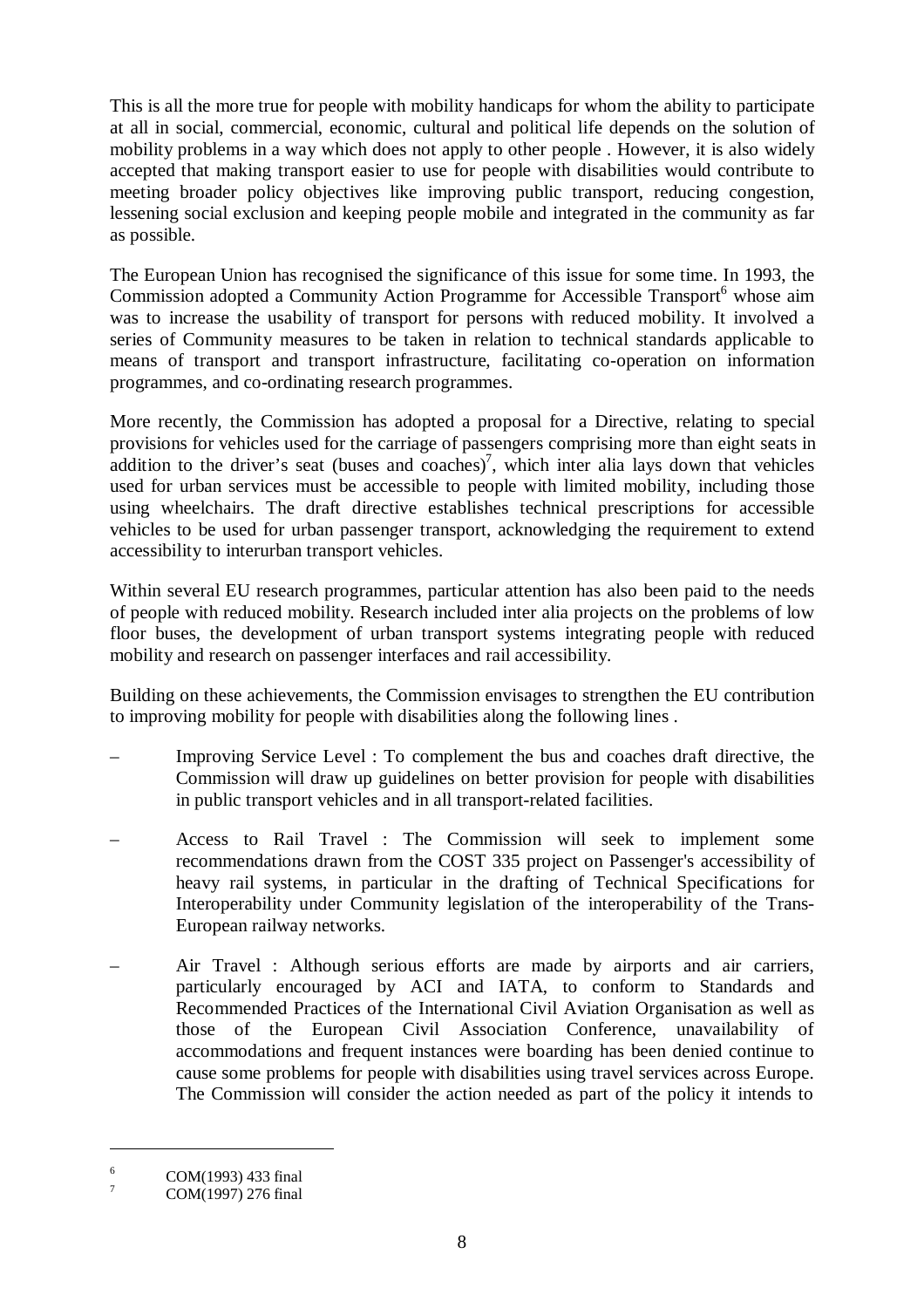develop on air passenger rights, including promoting good practice in co-operation with the sector and the users.

- Maritime transport: In June, 1991 the International Maritime Organisation (IMO) adopted the "Recommendation on the design and operation of passenger ships to respond to elderly and disabled persons' needs". The Commission is implementing this Recommendation as well as the results of the Handiami Project (an investigation into the problems of disabled passengers in access and emergency situations when using marine transport and the employment of disabled people in the maritime industry). For example, the Council Directive 1999/35/EC of 29 April 1999 on a system of mandatory surveys for the safe operation of regular ro-ro ferry and highspeed passenger craft services <sup>8</sup> contains a specific requirement that "Companies are to ensure that on board their ro-ro ferries and high-speed passenger craft general information about the services and assistance available to elderly and disabled persons on board is made known to the passengers and is made available in formats suitable for people with impaired sight.
- Inclusive Trans-European Networks: According to the Community guidelines for the development of the Trans-European transport network  $(TEN)^9$  one of the aim of the network is to ensure sustainable mobility of people and goods within an area without internal frontiers under best possible social and safety conditions and to offer users high-quality infrastructure on acceptable economic terms. Whilst this objective applies also to people with disabilities, there are no particular conditions imposing full access for people with disabilities. The decision to build transport infrastructure projects, including the selection of the technical standards, is primarily the responsibility of the Member States. The revision of the guidelines for TEN-Transport offers the possibility to draw their attention to the need to improve access to the network for people with reduced mobility, in view of promoting further quality standards of this network Member States.
- Mainstreaming in further research: Accessibility issues will be taken into account under the  $5<sup>th</sup>$  Framework Research programme, in particular with regard to the key action on research into transport infrastructures and their interfaces with transport means and systems, sustainable mobility and intermodality and systems and services for the citizen.
- Fostering good practice With UITP (International Public Transport Association) and the POLIS network of local and regional authorities, the Commission has set up the European Local Transport Information Service (ELTIS). This is a computerised database of good practice in local and regional transport. It includes case studies of accessible transport for people with reduced mobility, and the opportunity for operators and authorities to submit their own case studies. The Commission will continue to support the exchange of know-how and good practice and state-of-art technologies throughout Europe and further integrate the needs of mobility impaired people in its relevant mainstream projects .

<sup>&</sup>lt;sup>8</sup> OJ L 138, 1.6.1999<br>
Decision 1692/96/EC of 23 July 1996 (OJ L 228, 9.9.1996.)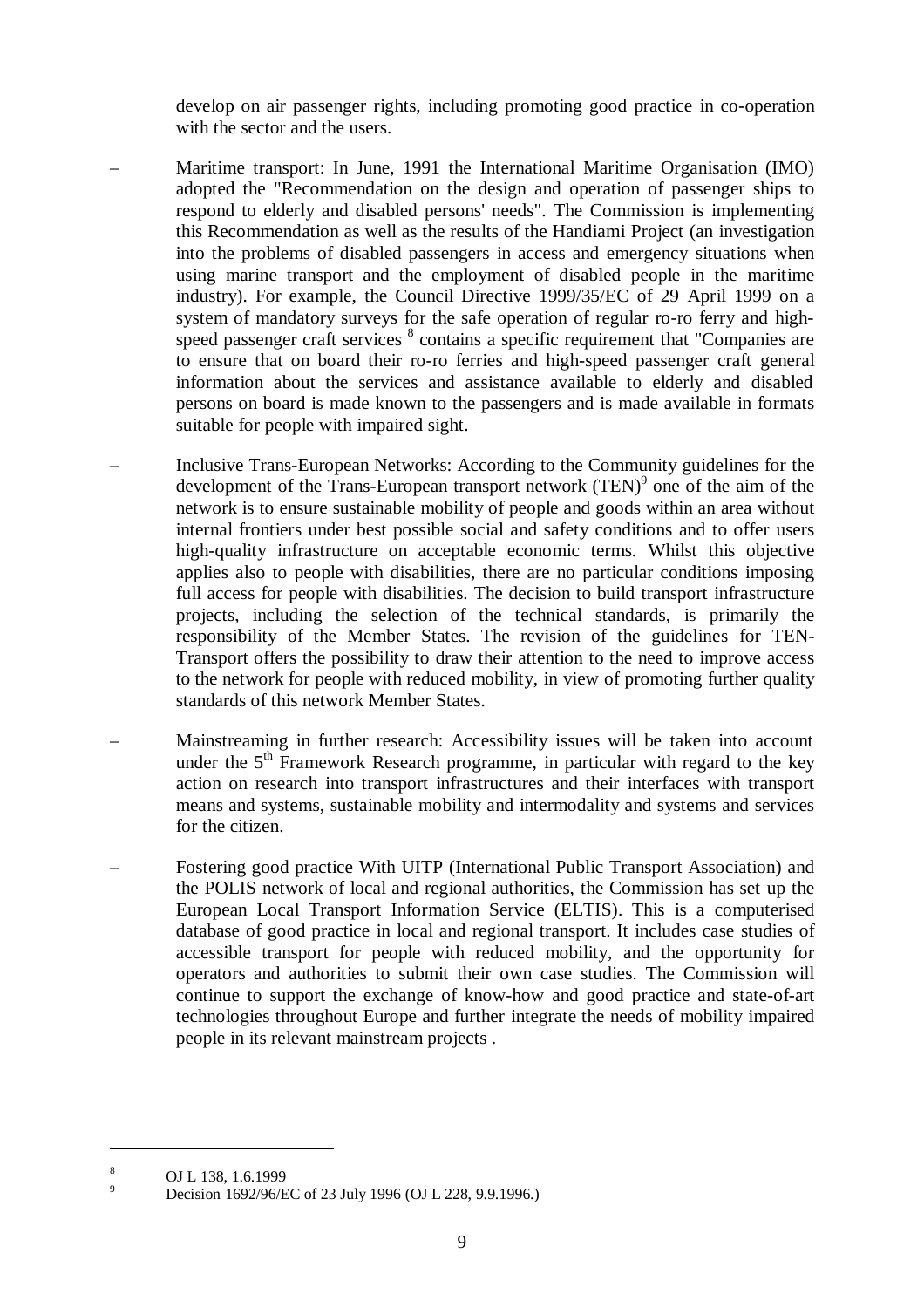– Encouraging reciprocal recognition Since the adoption of the Council Recommendation of June 1998 on parking card for people with disabilities<sup>10</sup>, there is already reciprocal recognition between Member states of parking concessions for people with disabilities. The Commission will consider the possibility of extending this approach to other similar areas.

#### **3.2. Toward More Accessibility - The Need to Fill Intersectoral Policy Gaps.**

Making means of transport and travel information more accessible will not be enough in the absence of a comprehensive review of the whole transport chain. Accessible buses or trains are not of great use if people with mobility impairments cannot reach the bus stop or the station or if they cannot use an automated ticket dispenser. Bridging such gaps would require the development of a framework to address accessibility issues between transport systems, buildings, and other public areas. Such framework clearly involves closer co-operation among several policies and levels of governance.

This is also true at EU level where a number of policies such as industry, information society, social cohesion and regional development, environment, transport, social policy and health and safety at work affect accessibility issues. Some aspects of the mobility chain are already partly dealt by EU legislation such as the framework directive  $89/391/EEC^{11}$  which foresees that the employer should adapt the work to the disabled worker. In an other field, the European Parliament and Council Directive  $95/16/EC$  of 29 June  $1995^{12}$  sets out specific points for access to new lifts by disabled persons and the Commission recommendation of 8 June  $1995^{13}$  sets out different measures for improving safety and accessibility for existing lifts.

It is the view of the Commission that the European Union should promote accessibility in a co-ordinated way among several policy fields. By so doing, it would contribute towards an improvement in the quality of working life, the protection of the consumer and the competitiveness of European Industry. Indeed, policies to promote employment for people with disabilities will not be effective unless they are backed by effective action to reduce and where possible eliminate accessibility problems.

Moreover, a good and safe working environment is important for the individual in order to maintain health and working capacity as well as an important competitive factor for the enterprise. At the same time, accessibility is good business for the whole commercial sector of facilities provided for the public ; this is particularly true in the tourist sector where hotels, holidays centres and sites of interest which are accessible to people with disabilities and elderly are the only option for a considerable and increasing number of clients. Furthermore, as with transport issues, accessibility and ease of use are powerful preventative measures against fatigue and accidents.

Finally, the harmonisation of building standards aiming at accessibility as well as safety has a valuable contribution to make to the promotion of a European market in a wide range of goods and services.

<sup>10</sup> OJ L 167, 12.6.1998<br>
11 OJ L 183, 29.6.1989<br>
13 OJ L 134, 20.6.1995<br>
13 OJ L 134, 20.6.1995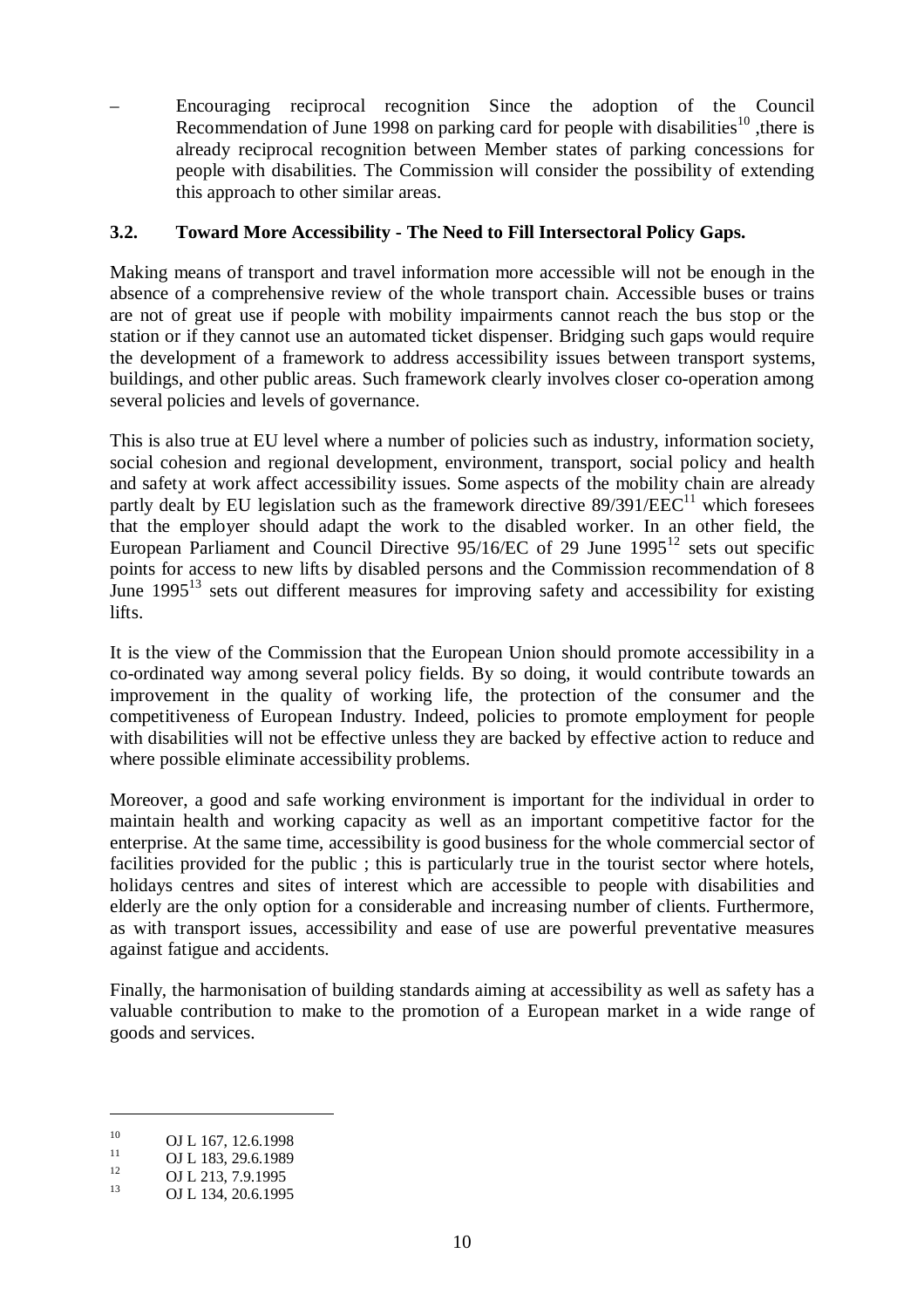- In consultation with the industry and users, the Commission will identify those areas where it would be appropriate to implement EU mandatory accessibility standards for the built environment.
- Many new transport and infrastructure projects are being planned or constructed in Europe with the support of EU funding. This is the case in particular as far as Trans-European networks and the Structural Funds are concerned. The lifetime of transport equipment and infrastructure can be extremely long and it is vital to consider accessibility requirements from the outset. The Commission will seek that projects considered for EU funding incorporate accessibility requirements, to approved standards or recognised best practice, into the design and construction.
- The Commission will seek to use its market strength to encourage the commercial construction sector to comply with the best practice in the field of accessibility standards and encourage every public authority in Europe to do so.
- The Commission based on its own evaluation and the reports which Member States are required to submit - will assess the implementation of the disability requirement contained within the framework directive 89/391/EEC in addition to its degree of compliance within the workplace as well as the enforcement effort deployed in its application.
- The Commission will build a database with guidance on best practice and on methods improving disability management in the workplace. This will be achieved by means of up-to-date electronic information enabling access by enterprises and their intermediates at the European Health and Safety Agency.
- The Commission will explore appropriate ways to promote at EU level measures seeking that architects, construction engineers and others involved in the design and construction of the physical environment have access to adequate information on disability policy and measures to achieve accessibility.
- Within the  $5<sup>th</sup>$  framework programme, new ways to promote universal design in accessibility will be explored, for example, promoting housing that is easily adaptable across the lifecycle and to meet differing accessibility needs.

## **3.3. Harnessing the Information Society for the Benefit of All - The Europe Initiative and Disability**

Issues relating to accessibility are also of utmost importance in the context of the information society. Developments in technology - particularly information and communication technology - can offer tremendous opportunities. However, people with disabilities can also face additional barriers.

In this context, the European Union has already developed several initiatives to ensure that the information society benefits everyone, including people with disabilities. This is aptly demonstrated by the Commission's Communication on "The Social and Labour Market Dimension of the Information Society People First<sup>14</sup> - The Next Steps" aimed to identify specific actions designed to maximise the contribution of the Information Society in promoting employment and inclusion.

<sup>&</sup>lt;sup>14</sup> COM(1997)390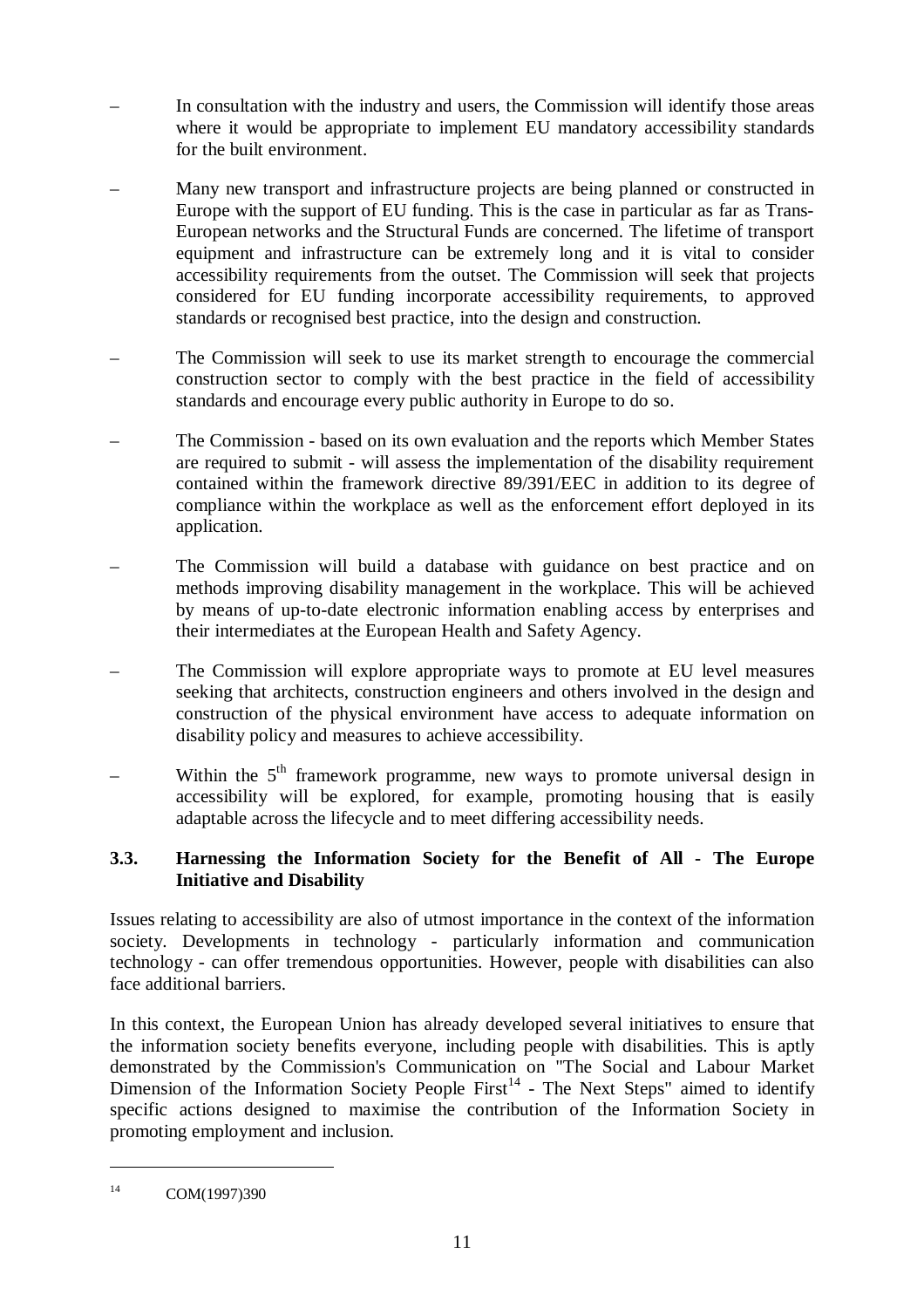Other relevant initiatives have included the Directive 98/10/EC on open network provision to voice telephony and on universal service for telecommunications in a competitive environment<sup>15</sup> which requests the Member States, where appropriate, to take suitable measures in order to guarantee access to and affordability of all fixed public telephone services for disabled users and users with special social needs. More recently, on 9 March 1999 the Council and the European Parliament also adopted the Radio Equipment  $\&$ Telecommunications Terminal Equipment (R&TTE) Directive<sup>16</sup> which inter alia gives the Commission the powers to decide that apparatus within certain equipment classes or apparatus of particular types must be so constructed that it supports certain features in order to facilitate its use by users with a disability.

In the frame of the European Information Society Standardisation policy, the Commission has also assigned a standardisation mandate to the European standardisation organisations, CEN, CENELEC and ETSI, inviting them to identify the specific needs for standardisation in support of a better integration of elderly and disabled people in the Information Society (see http://www.cenorm.be/isss/Workshop/Design-for-All/Default.htm).

Under the Fifth RTD Framework Programme<sup>17</sup>, research notably addresses person/system interfaces and adaptive and assistive systems to overcome problems caused by environmental barriers confronting those with physical and/or intellectual impairments, as well as intelligent systems and services to support independent living and participation in the information society. The European Commission's Joint Research Centre also actively participates in research related to a number of emerging technologies; such as the implementation of voiceto-text systems for the deaf, man-machine interfaces at the workplace, and internet access for people with disabilities.

On 8 December 1999 the European Commission launched an initiative entitled "eEurope - An Information Society for All", which proposes ambitious targets to bring the benefits of the Information Society within reach of all Europeans. The initiative focuses on ten priority areas, one of them specifically addressing the needs of people with disabilities. The targets set up by the Communication for improving access to the information society for people with disabilities include the following :

- A review of the relevant legislation and standards programmes dealing with the Information Society will be undertaken, with a view to ensuring their conformity with accessibility principles and accelerating standardisation processes.
- The Commission will prepare a Communication on how public procurement instruments can positively take account of the needs of people with disabilities in the public procurement of information and communication technology products and services.
- The European Institutions and the Member States should endorse the existing Web Accessibility Initiative (WAI) guidelines, making the design and content of all public Web sites accessible to people with disabilities (http://www.w3.org/tr/waiwebcontent). Public-private partnerships should be encouraged to ensure widespread web accessibility.

<sup>&</sup>lt;sup>15</sup> 98/10/EC OJ L 101, 01.04.1998<br><sup>16</sup> 99/ 05/EC OJ L 091, 07.04.1999<br><sup>17</sup> Decision No 182/1999/EC of the European Parliament and of the Council of 22 December 1998, OJ L 026 du 01.02.1999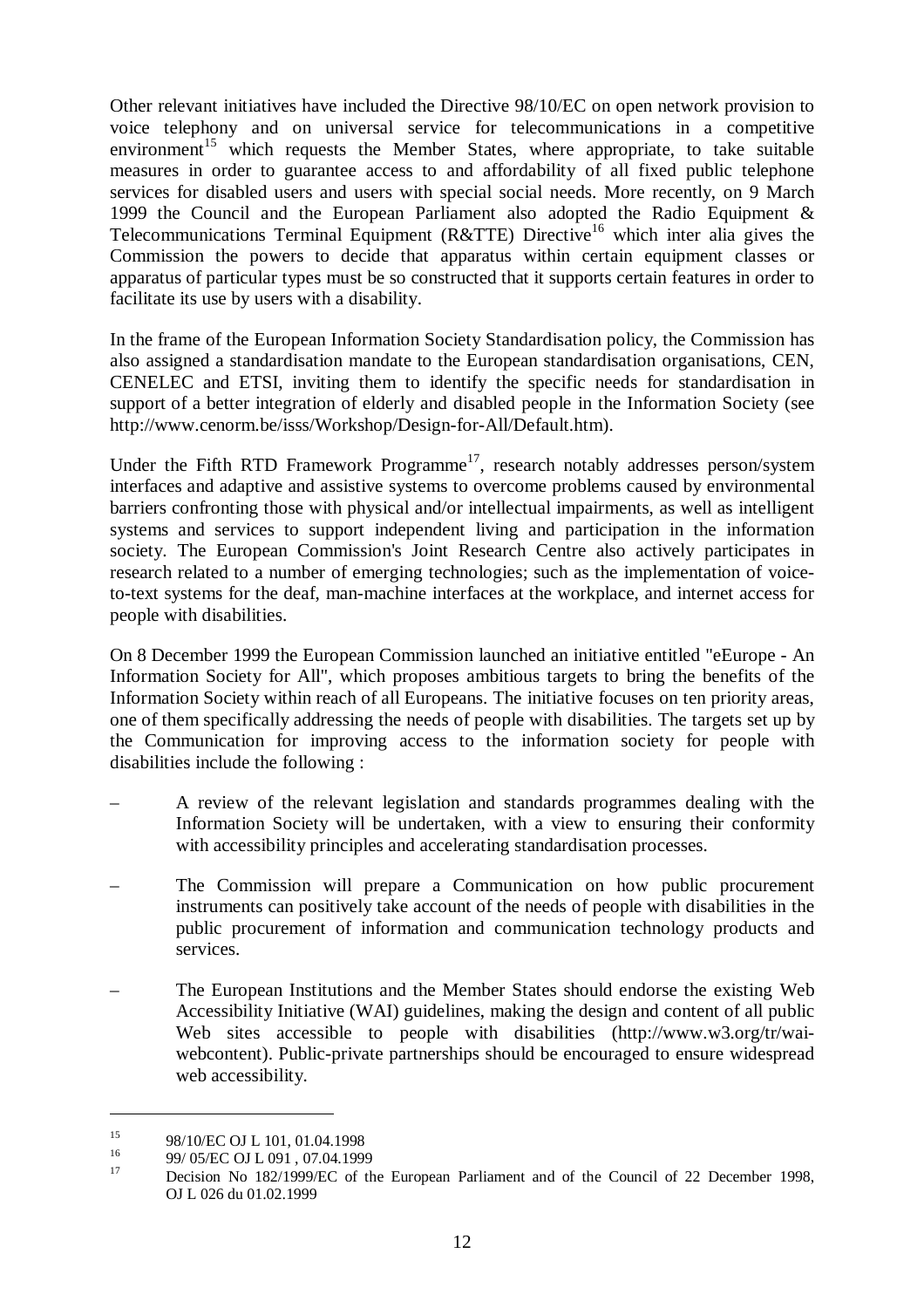– The Commission will set up a European network to optimise the interaction among national centres of excellence (either physical or virtual) and encourage the development of curricula in design for all for designers and engineers.

## **3.4. Enabling technologies - Toward a More Developed Common Market for Assistive Technology**

Fostering the design for all principle will result in technologies, goods and services that accommodate the needs of a broader range of users, including many of those with disabilities. However, designing for the broader average will not always accommodate the needs of those with severe disabilities or very specific requirements. Ensuring access to technologies for such users can be best achieved by other means - designing special products and services or, in many cases, adapting or interfacing existing products and services to meet particular requirements. This technology, which is based on special products and services for older people and people with disabilities, is often called assistive technology (AT).

The markets for such services and products are significant at present - but are set to grow enormously, given demographic developments. It is estimated that in 1990 disabled and elderly consumers directly purchased mainstream goods and services worth 326 billion ECU. With reference to the market for specialised products and services, it is estimated that in Europe this market is worth 10 billion Euro at present and is growing at a rate of 10 to 20% per annum.

However, the economies of scale which the internal market should foster do not operate smoothly in this area. The AT industry is very fragmented - particularly when it comes to specialised products and services. These are often produced by small- and medium-sized enterprises which address the needs of consumers with particular disabilities, which may have a very small portfolio of products at a regional (or even local) level, and which often have limited resources. Fragmentation in the AT industry also arises from the national regulations which tend to vary from Member State to Member State. This fragmentation leads to solutions which are often incompatible, to duplication of effort, and to a consequent inefficient utilisation of funding and financial resources.

Promoting a healthy AT industry and a well developed market at EU level will improve the availability of cost-effective products and services for the end user. In addition, proper development of the market has significant potential to reduce the increasing cost of care. It is also important to address these issues because this market is in danger of being lost to foreign competition, in particular, to competition from the USA where several laws mandating access - such as the 1990 Americans with Disabilities Act and Section 508 of the 1986 Rehabilitation Act - are boosting the development of the AT industry. On the one hand, promotional activities to enhance initiatives by small- and medium-sized enterprises working this area is already included in the activities of the Fifth Framework Programme; on the other hand, Article 13 of the Amsterdam Treaty will eventually have a trickle-down effect on national legislations in European member states.

– Some assistive devices for people with disabilities are already covered by the Council Directive concerning medical devices<sup>18</sup> whose purpose is to stimulate an open European market and a transparent market offer. The CEN Technical Committee TC 293 (Standardisation of Technical Aids for Persons with Disabilities)

<sup>&</sup>lt;sup>18</sup> 93/42 EEC, OJ L 169, 12.07.1993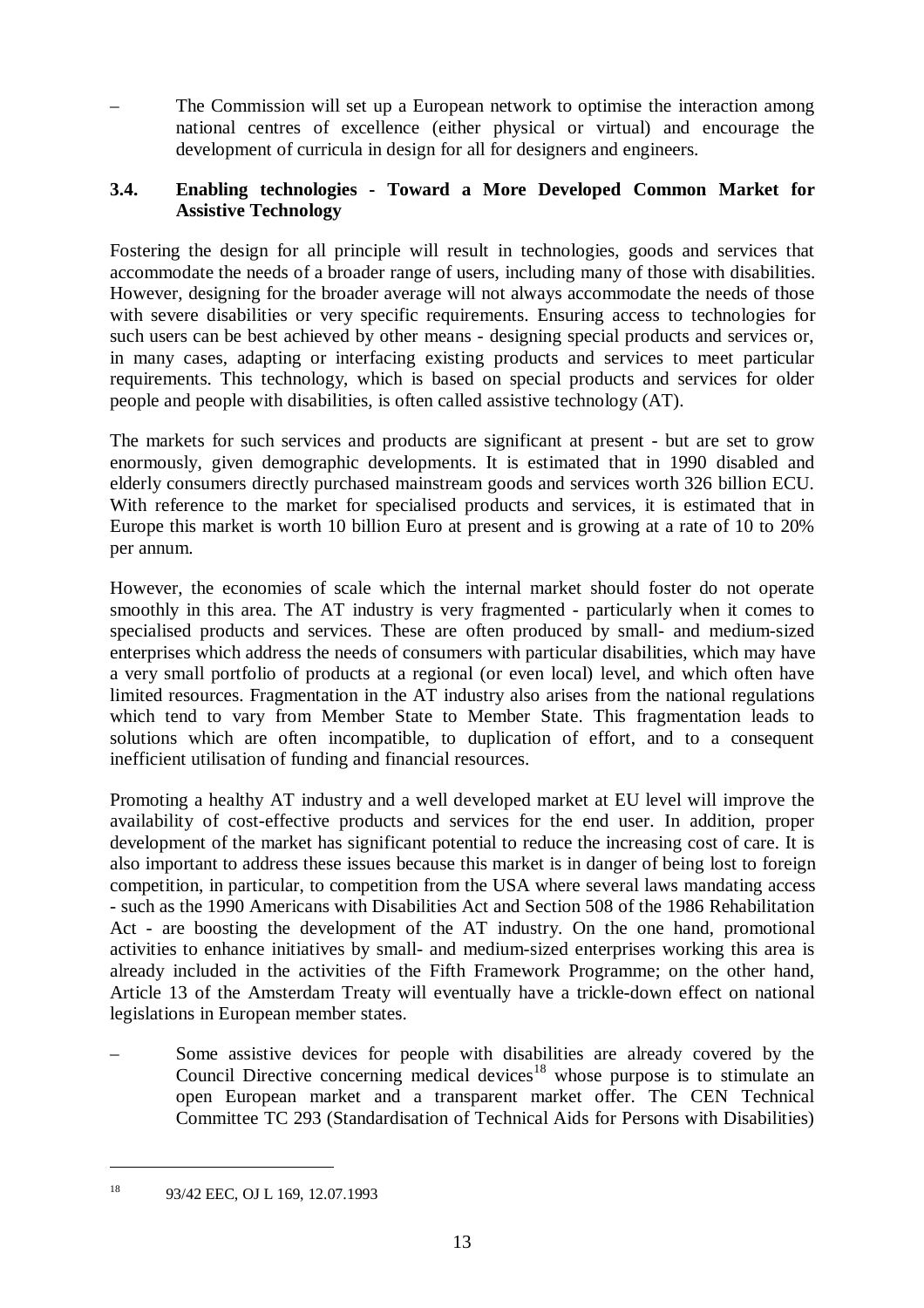has prepared a first set of standards for products groups such as wheelchairs. Other standards are in the preparatory or development stage. In order to improve the competitiveness of the AT market and provide better availability of the products, the Commission will consider the feasibility of implementing usability standards in this field.

- The Commission has requested CEN/CENELEC/ETSI to determine, in close cooperation with organisations representing the needs of elderly and disabled persons and relevant consumers', requirements for standardisation to ensure accessibility for disabled and elderly people within the information society. The Mandate emphasises the need to further develop the design for all approach while developing new services and products as well as the assistive technology approach when required.
- Information collection and dissemination is a prerequisite for availability of information, advice, and guidance to end users and to market development. Building on the experience of the Handynet and other database or information-gathering projects, the Commission will seek to improve co-operation and exchange between existing and potential future national assistive technology information offices taking into consideration the possibilities offered by the increasing use of the internet.
- The availability and affordability of appropriate assistive devices is critical to equality of opportunities for many people with a disability. Member States are responsible for the provision of aids and appliances The arrangements for delivery and the eligibility for assistance of people with a disabilities may vary between and within States. However, removal of physical, social, and policy barriers to foster the free movement of people, cross-border acceptance of services, and barrier-free sales of products is a target that the EU will continue to strive for.
- The Commission is in favour of reducing or eliminating taxes and tariffs on aids and appliances for people with disabilities where this does not conflict with other tax and customs policy objectives. It is worth recalling that Member States may already apply a reduced rate of VAT to medical equipment, aids and appliances for people with disabilities<sup>19</sup>. In the customs field, a Council Regulation<sup>20</sup> provides that articles for the use of people with disabilities should be imported free of import duties under certain conditions.

## **3.5. Protecting the Rights and Interests of Consumers with Disabilities in the Marketplace**

As stated in the previous chapter, with the emergence of the single market and the disappearance of the fragmented national markets, there is a unique opportunity to design products at an affordable price for a segment of the market that was previously difficult to reach.

In the past, many companies, particularly those whose products are marketed across the full spectrum of the population, tended to consider disabled customers as a niche market at best, and an unwanted intrusion at worst. However, companies are increasingly taking the view that, when properly managed, programmes which address the needs of people with disabilities can open up new market opportunities and be profit generators rather than cost enhancers.

<sup>&</sup>lt;sup>19</sup> 77/388/EEC:  $6^{th}$  VAT Directive of 17 May 1977, OJ L145, 13.06.1977.<br><sup>20</sup> 918/83/EEC, OJ L105, 23.04.1983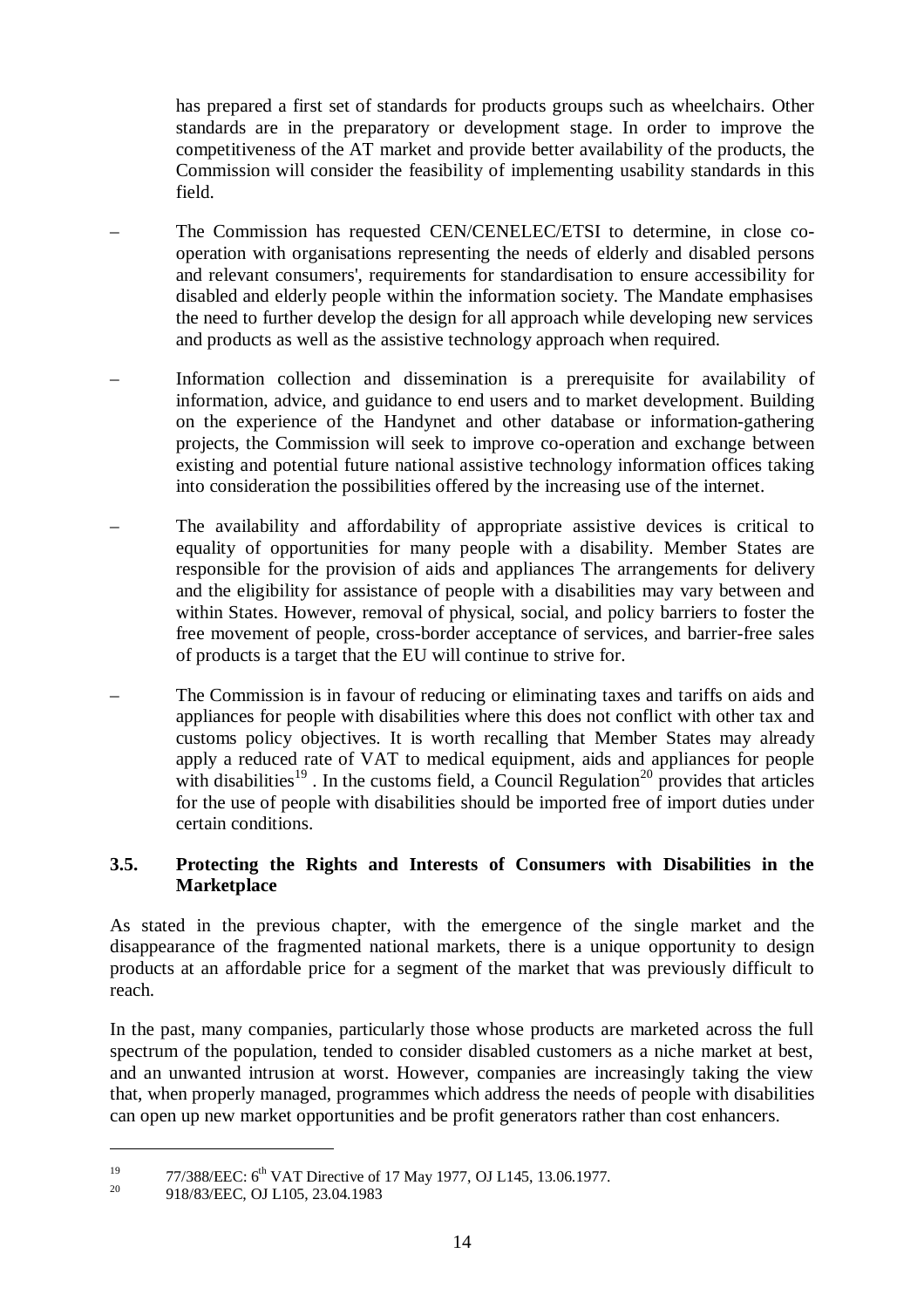This positive trend is also been reflected in the development of the European consumer policy which aims to cover all kinds of consumers including consumers with disabilities. The approach adopted so far has involved the consideration of projects for financial support and the inclusion of representative organisations in consultation procedures wherever appropriate. Examples of this type of action include the development of criteria on Special User Needs that could be included in the protocols used for comparative testing of consumer products and the application of the principle of "Design for all"; although the latter has to date concentrated primarily on preparation for the introduction of the EURO. This work has been carried out through the integration of representatives of people with particular impairments at all stages of the decision making process as consumer representatives.

In the context of consumer protection, mention should also be made of the Directive  $95/46/EC^{21}$  which ensures inter alia a qualified protection of personal data revealing disabilities.

These positive developments could be further strengthened along the following lines.

- In the framework of its Consumer Policy action plan for the new Millennium, the Commission should pay particular attention to ensure that the specific needs of people with disabilities are duly taken into account, in particular when as regards access to justice, financial services and product safety.
- Under the framework standardisation mandate in the field of consumer safety, the Commission has issued a Mandate to the European Standard Bodies to develop a guidance document for standards writers how to address the issue of safety and usability for people with special needs.
- Addressing the needs of disabled consumers will be included among the policy objectives that will be made explicit in the new regulatory framework for Electronic Communications infrastructure and associated services. $^{22}$

## **4. PART II : POLICY TOOLS FOR THE ACHIEVEMENT OF GREATER COMMUNITY ADDED VALUE**

Imperfect knowledge of the true extent of disability, ignorance or prejudice about its structural characteristics and a limited knowledge of the various initiatives which can be taken to improve access have been identified by the Commission and is one of the major obstacles to overcome in order to make inclusive policies. The problem is also compounded by the fact that people with disabilities form a very diverse group, with very different life circumstances, types and severity of disability, and face a range of different barriers. A strong knowledge base, adequate co-ordination and consultation mechanisms are seen as essential tools for the implementation of any measure.

<sup>&</sup>lt;sup>21</sup> OJ L 281, 23.11.1995.<br><sup>22</sup> Towards a new framework for Electronic Communications infrastructure and associated services: The 1999 Communications Review: COM (1999) 539 final.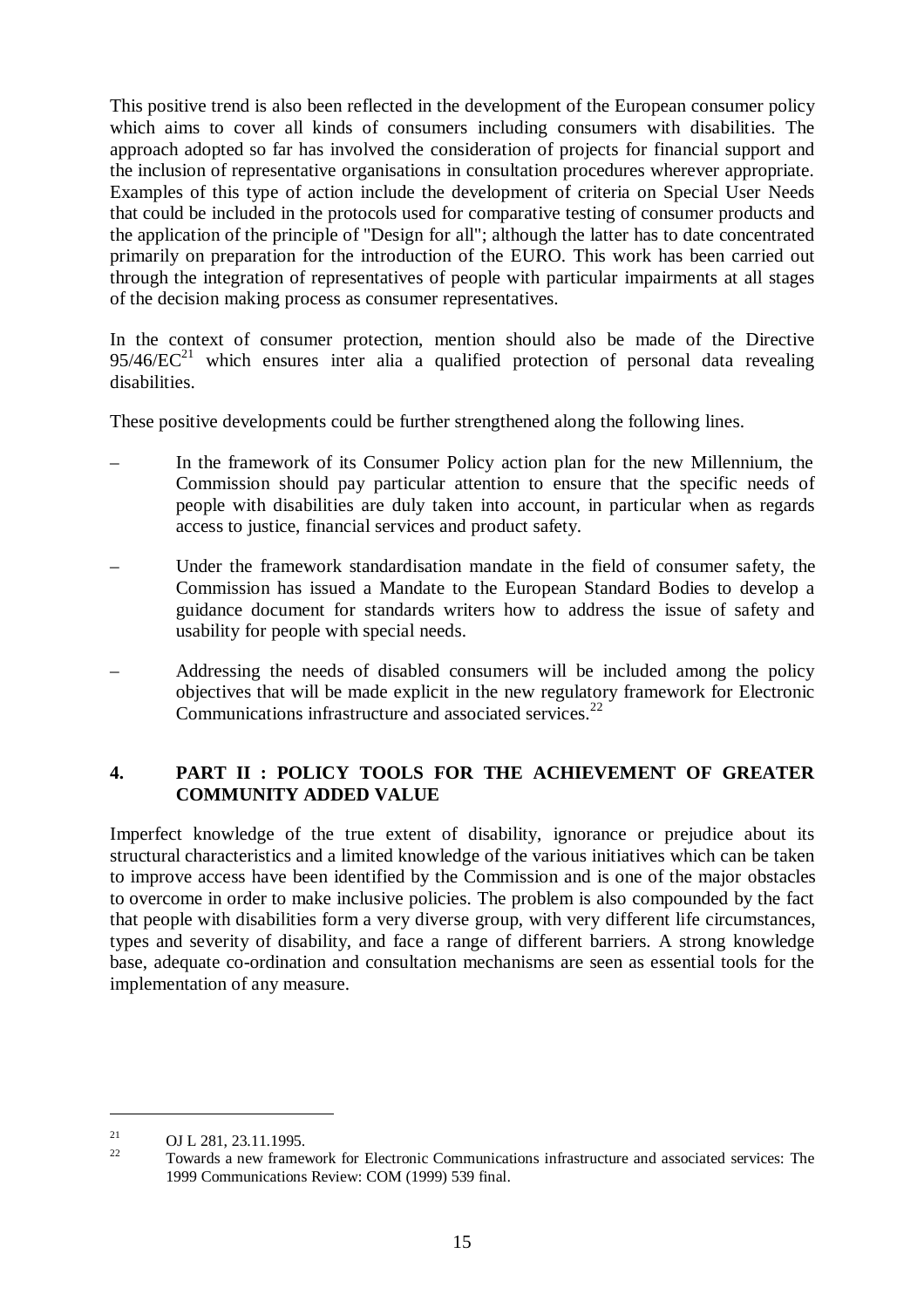# **4.1. Interpreting the numbers and understanding the needs**

Reliable statistical and demographic data and information about people with disabilities are essential to help the Commission and all policy makers to plan and design measures that will enable all individuals, including those with functional limitations, to perform independently and efficiently at home, in the workplace, and in social life at large.

In 1992/1993 Eurostat published a comprehensive document providing a first series of statistics on the characteristics and of the socio-economic situation of the population of disabled persons. Since 1994 the European Community Household Panel (ECHP), a multipurpose survey, set up within the European Statistical System (ESS) as a monitoring tool to provide longitudinal information on a number of social issues, provided a first series of data on disability, comparable at Community level.

The Commission will endeavour to further improve the collection of useful statistical information on the needs of people with disabilities along the following lines :

- Data will be collected in respect to health status, social protection, health and safety at work, employment and education. Moreover, according to the Commission regulation (EC) No 1924/1999 of 8 September 1999<sup>23</sup>, an ad hoc module in the European labour force survey concerning disabled people's employment will be completed in 2002.
- Co-operation among Member States will be promoted to develop a framework for ensuring that a consistent core of definitions and data collection methods are used across the Member states and to improve comparability of statistical data on disability across the Community. Where needed, ways will be explored for filling the data gaps.
- The programme on health monitoring aims at developing a framework of comparable health indicators and data in the EU. These indicators will enable a better understanding of the different types and degrees of disability with regard to everyday activities, social life and working abilities.
- The Fifth RTD Framework Programme (1998 to 2002) will contribute significantly to improve the knowledge base on disabilities, in particular through its programme "Quality life and management of living resources", through its key action "The Ageing Population" and through the action line "Research relating to people with disabilities". They aim to enhance the quality of life and independence of people with disabilities, notably through improving their social and physical environment (e.g. technology for rehabilitation and assistance) and the effective and efficient delivery of the health and social care services available to them.

# **4.2. Designing inclusive EU programmes**

At EU level , the Commission looks forward to design programmes open and accessible for all EU citizens and which, as a matter of principle, incorporate the individual and particular needs of people with disabilities in the very core of their design. At the same time, it recognises that the specific needs that result from disabilities cannot always be accommodated in each and every mainstream programme. Where this is the case, the Commission's overall

<sup>23</sup> OJ L 238, 09.09.1999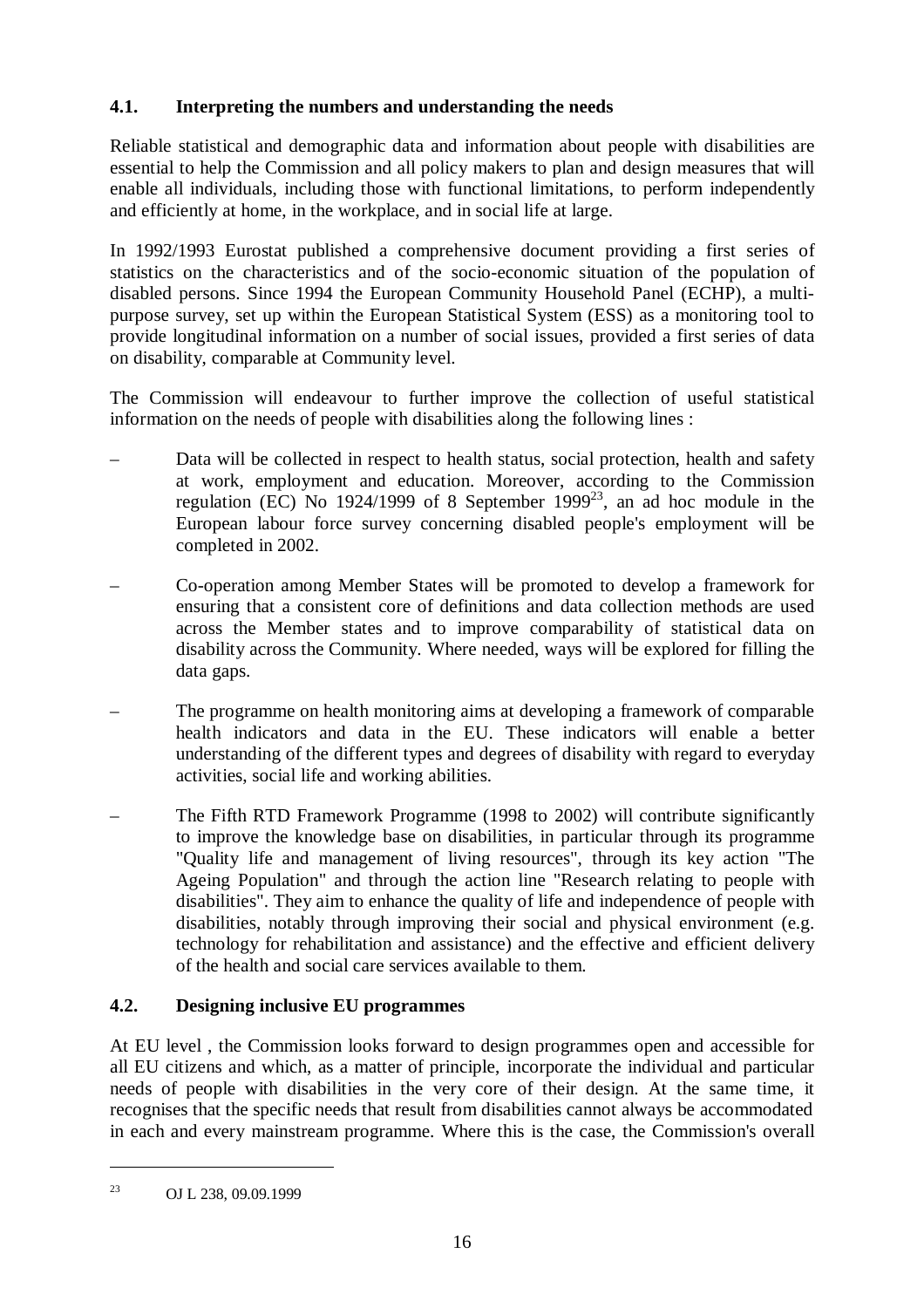approach is to provide complementary measures, designed to mesh with the generic programme, to ensure that no one is denied the opportunity to participate just because of disability.

The Commission will seek to ensure the participation of people with disabilities in mainstream programmes. To this end, it will provide where needed specific measures in order to meet the particular needs of people with disabilities so as to ensure true equality of opportunity. The costs of specific measures needed to allow such participation will also be taken into account, as far as budgetary constraints allow, in calculating the amount of Community financial support to be granted.

#### **4.3. Leading by example**

In order to further its commitment to creating a barrier free service which is accessible to all as well as to strengthen the credibility to its recommendations to other actors , the Commission will continue to foster the development of best practice within its own organisation.

a) Employment

People with disabilities are significantly under-represented in the workplace; an arena that includes the European public service. The Commission, together with the other EU institutions, has adopted in 1998 a Code of Good Practice on the employment of people with disabilities. The following points of the code are of particular note: adaptation of the examination/recruitment procedures to the needs of disabled candidates, access to specific training when needed for disabled officials, staff retention measures involving technical support, reorganisation of work and flexible or part-time working, entitlement to reasonable accommodation of the working environment.

The Commission considers of utmost importance to further implement the Code and to support the participation of people with disabilities within the Commissions services . This would also help to demonstrate the valuable contribution of people with disabilities to the workforce and improve sensitiveness on the issue among other staff.

- Within the framework of its internal reform, the Commission will take the necessary measures to facilitate the access of people with disabilities to work in the European Public Service. The issues which need to be addressed include: the organisation of competitions, career development, administrative assistance and the provision of appropriately equipped offices and buildings. Posts which can be most easily occupied by those with a disability will also be identified
- The Commission will encourage staff to attend disability awareness training, which includes information on disability discrimination issues as well as presentations by people with a variety of disabilities when appropriate.
- b) Accessibility of Commissions' premises

Within the framework of the above mentioned Code of good practice, the Commission has already committed itself to develop strategies for ensuring that accessibility issues are considered as part of any upgrade of existing premises and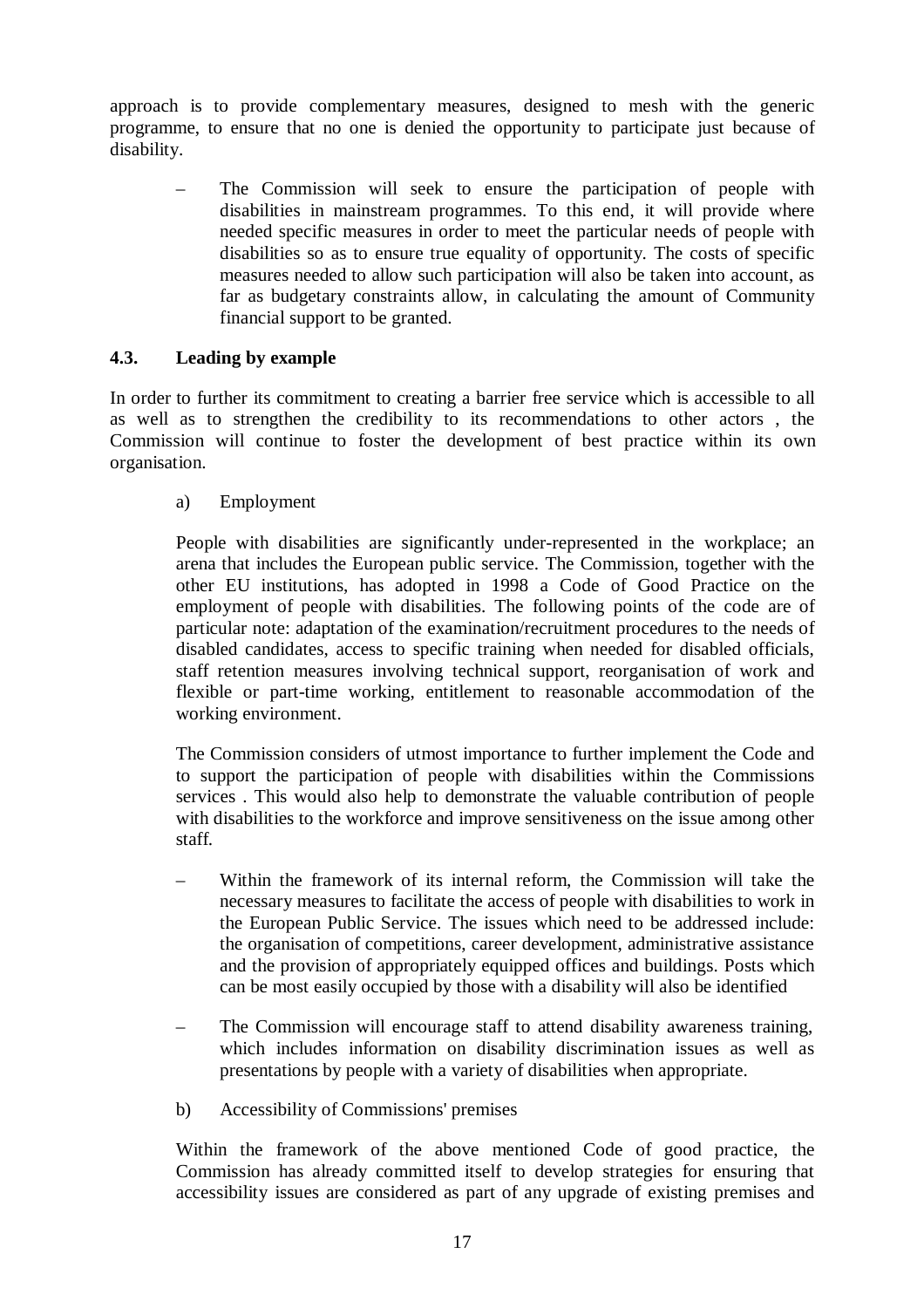selection of new premises. Furthermore, all refurbishment, building upgrades and newly occupied buildings should, at a minimum, comply with existing national standards.

- The Commission will seek to ensure that offices and facilities are accessible to its employees and to citizens who visit Commissions services. It will ensure that a list of accessible meeting venues, including details of nearby toilets and facilities such as assistive devices etc., is regularly publicised within the Commission and that when organising venues for meetings the needs of people with disabilities are considered.
- c) Information and Communication

Europeans with disabilities have the same right and need for information as other citizens and the lack of availability of public information in alternative formats prevents them from gaining access to the information they need.

The Commission is increasingly using the Internet as a means of providing large numbers of people with access to information and other services in a timely and cost effective way. Availability of information and services in electronic form via the World Wide Web has the potential to provide equal access for people with a disability and to provide access more broadly, more cheaply and more quickly than is otherwise possible using other formats. However, the presence of a document on the World Wide Web does not guarantee by itself accessibility. Language as well as the physical location of documents can limit access to information and create barriers to full participation of people with disabilities.

For communication to be inclusive and therefore effective, the differing needs of persons with disabilities must be considered. Persons with disabilities may have added difficulty in accessing information in standard format. Alternative formats are necessary to communicate information to persons with sensory or cognitive disabilities.

In addition to the commitment mentioned under point 3.3, the Commission intends to undertake the following actions :

- The Office for Official Publications of the European Communities will promote the development and implementation of standards and best practices to make information more accessible to citizens with disabilities. It will also support the sharing of materials in alternate formats across Europe through the EU - Publishers Forum.
- The Commission will amend its guidelines on access to Commission documents to ensure that publications and information about the policies, programs and services are accessible to people with disabilities in alternate formats where appropriate and feasible.
- d) Mainstreaming in the European Schools

Several Recommendations and Resolutions have already been adopted by the Council and the Ministers of Education meeting within the Council aiming at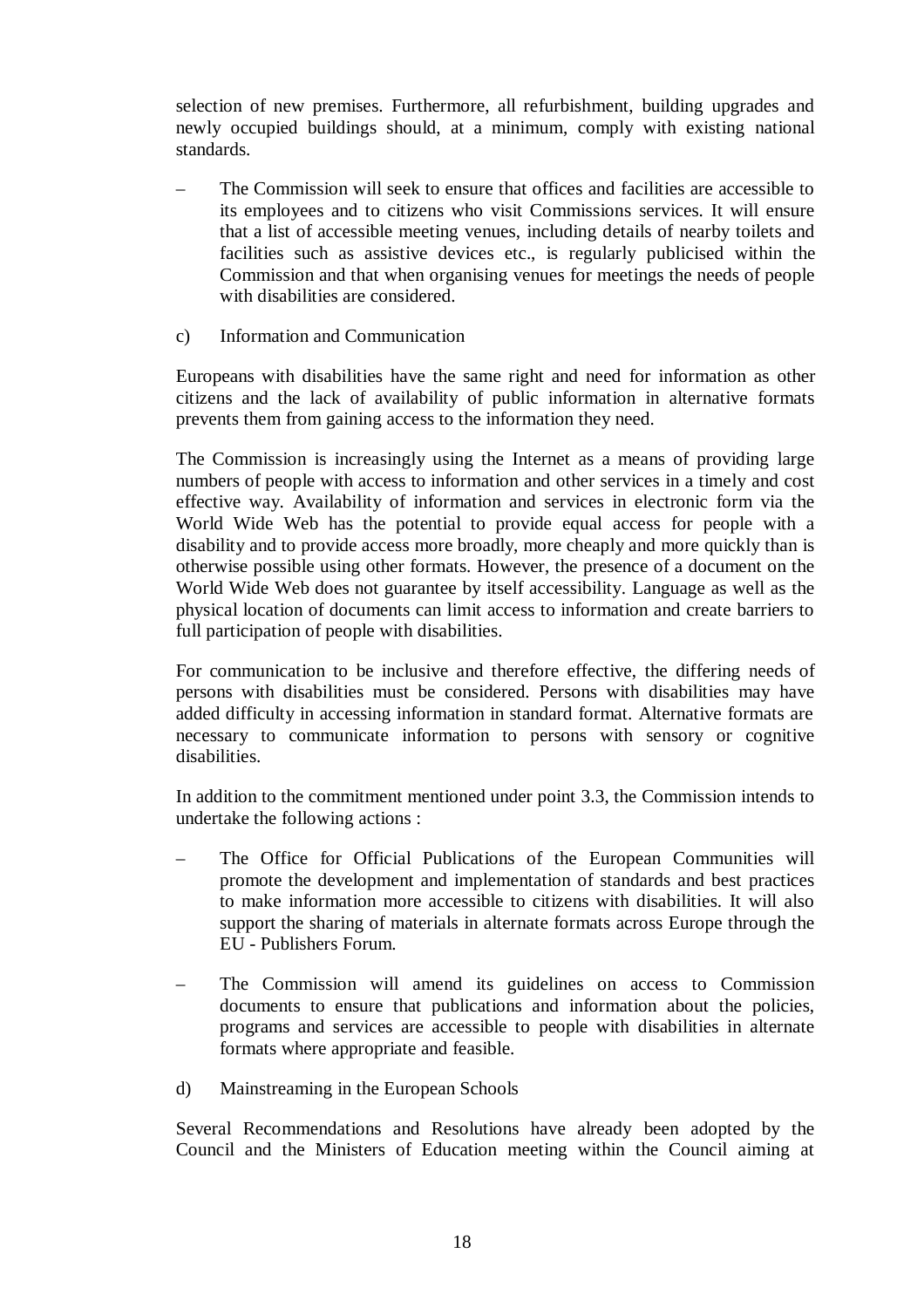improving the integration of children with disabilities into mainstream schools<sup>24</sup>. These initiatives have also been implemented within the European Schools which are official education institutes falling under the jurisdiction of the Governments of the Member states. In particular, the Board of Governors of the European Schools decided in 1995 the setting up of the Learning Support Committee with a view of widening and redefining the framework for integration of pupils with disabilities in all teaching levels of the European Schools.

The Commission will continue to support the efforts made by the European Schools to give appropriate support to pupils with disabilities with a view to integrate them into its mainstream classes and in particular to better assist students with specific learning disabilities.

## **4.4. Consulting people with disabilities**

Life experience provides people with disabilities with the skills and understanding to quickly identify the policies and practices which affect or prevent them from accessing services and facilities and to devise possible solutions to address those barriers. In particular, the Commission acknowledges that most of the ideas formulated in this Communication have been drawn by the Commission from its ongoing dialogue with people with disabilities, experts and associations in the disability field.

- In implementing its initiatives, the Commission will seek to build consultation processes with the disability community and its representative NGOs. Depending upon the issue, these process will vary to suit specific circumstances ( ex: participation in advisory/consultative bodies, setting-up of references groups or working parties, drawing up of consultations papers or conducting public forums, internet…).
- To strengthen the disability community capacity to contribute to policy and program development, the Commission will promote partnerships among disability organisations, other NGOs, social partners; support events and mechanisms which encourage greater engagement and consultation; and encourage the flow of information and knowledge through networks and research by non-governmental organisations.

#### **4.5. Strengthening the co-ordination among Commission's services**

The main mechanism to date for the co-ordination of disability policy across relevant areas of Commission responsibility has been the Interservice group on Disability. All relevant Directorates General already participate actively in the group and it has proven to be an effective tool to raise awareness of disability issues and to encourage more intersectoral cooperation in this field.

– The disability Interservice group will therefore continue to meet regularly in order to exchange information on the state of play in respect of relevant actions in each policy field and to consider the development of any additional action so

<sup>&</sup>lt;sup>24</sup> See in particular the Resolution of the Council and the Ministers for Education meeting with the Council of 31 May 1990 concerning integration of children and young people with disabilities into ordinary systems of education (OJ C 162, 03.07.1990).